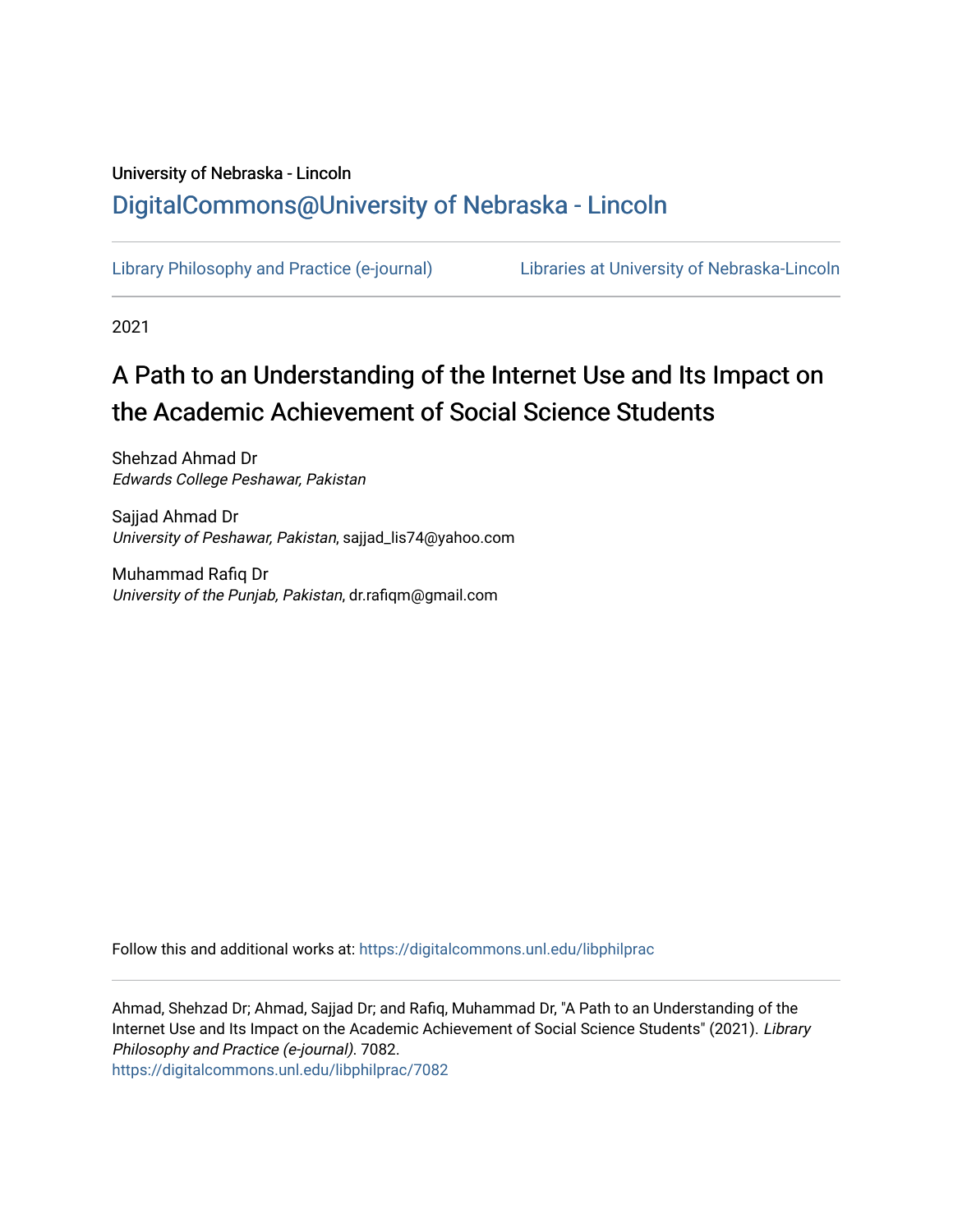# **A Path to an Understanding of the Internet Use and Its Impact on the Academic Achievement of Social Science Students**

*By* 

*Dr. Shehzad Ahmad Assistant Professor, Edwards College Peshawar, Khyber Pakhtunkhwa E-mail: [shehzad\\_ecp@yahoo.com](mailto:shehzad_ecp@yahoo.com)*

*Dr. Sajjad Ahmad Assistant Professor, Department of Library and Information Science University of Peshawar, Khyber Pakhtunkhwa E-mail: [sajjad\\_lis74@yahoo.com](mailto:sajjad_lis74@yahoo.com) (Corresponding Author)*

*and*

*Dr. Muhammad Rafiq Associate Professor, Department of Information Management University of the Punjab, Lahore E-mail: [dr.rafiqm@gmail.com](mailto:dr.rafiqm@gmail.com)*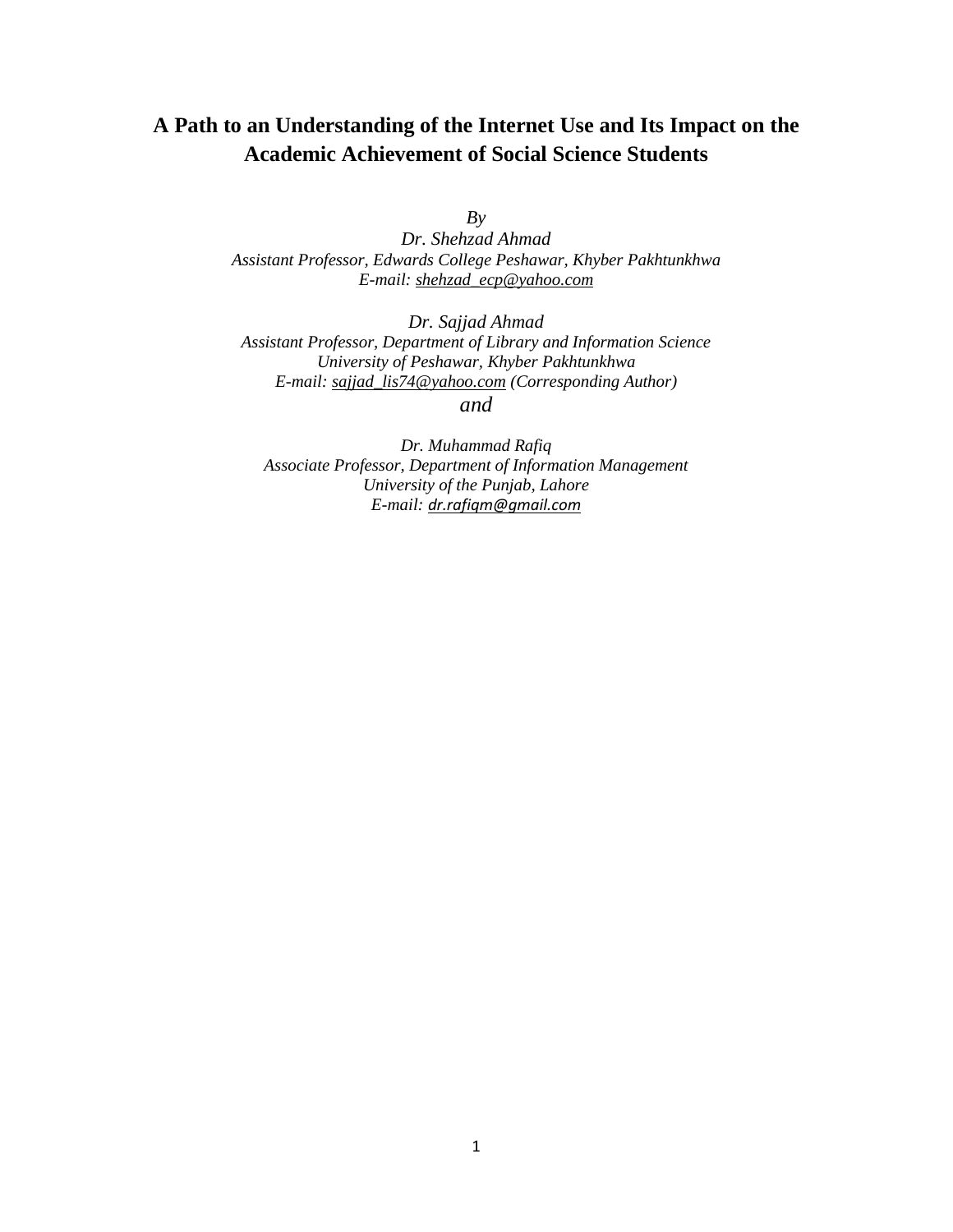# **Abstract**

The purpose of this study is to assess the use and impacts of internet on academic success of Social Science student studying in the public sector Universities of Khyber Pakhtunkhwa (KP), Pakistan.

Survey research method using a questionnaire was employed for data collection from a sample of 303 Social Science students spread over five public sector universities of KP. The response rate was 66% and the data was analyzed through SPSS 20.0 using descriptive and inferential statistics.

The key findings show that male respondents reported being more experienced in internet use than female and about 84% of the students agreed with the importance of getting the internet use training. University graduates mainly used internet for Social Networking Sites (SNSs), email and academic purposes and were highly satisfied with e-reference material, SNSs and audio/visual resources. Similarly, watching sports online and using shopping and trading websites online correlates with students' lower Cumulative Grade Point Average (CGPA). Furthermore, frequent use of indexes and abstracts, technical reports and presentations available on slide share correlates with graduates' higher CGPA. Besides these the students reported that, the slow speed of internet, electricity shortage and restrictions on students from their parents to use internet due to the availability of immoral sites on internet were the problems in their internet use.

This is the first study in KP, Pakistan that dealt with this important topic by covering a large number of social science students from large number of universities.

**Keywords:** *University Students, Internet use, Impact of internet, Academic Success, Social Science Students, Academic Use of Internet*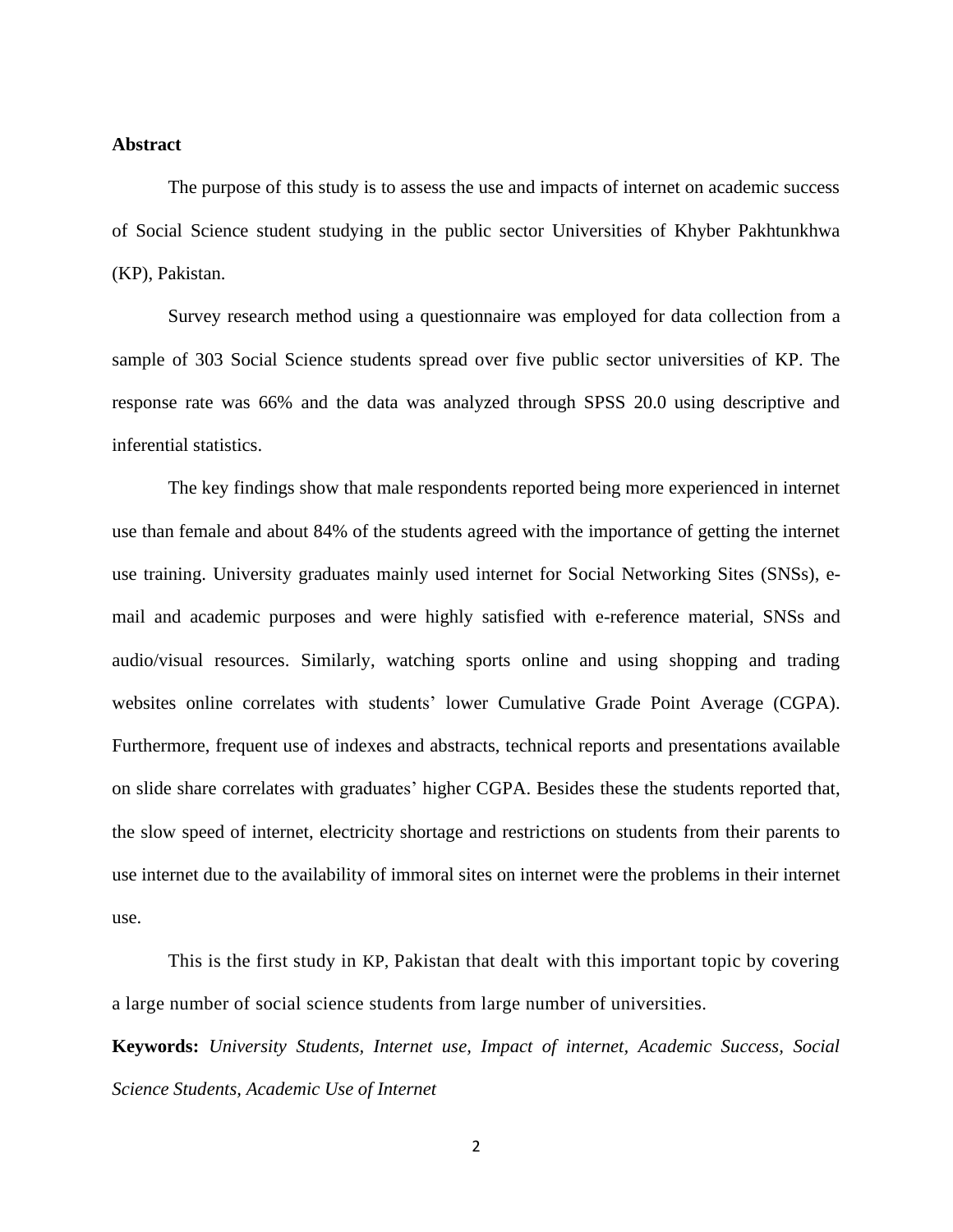# **1.1 Background of the Study**

The internet as the heart of the digital revolution gained significant recognition worldwide for retrieval and dissemination of information among different communities particularly, the student community. The Internet has an unavoidable role in the economic and social development of the world. This modern technology over the last few decades has been excessively used by the public worldwide for a variety of purposes. Thanuskodi (2011a) defined the internet as a network of billions of small networks that provides access to unlimited sources of information. It is a world-wide broadcasting tool, a source for information dissemination, collaboration, and interaction (Leiner, et al., 2015). Tella (2007) has given the reason for its immense popularity i.e; it inexpensively connects geographically dispersed users.

Internet technologies have significantly affected the students' learning process. Watson (2005) has truly stated that the internet has transformed the processes of learning. However, he is also of the opinion that this technology has had both positive as well as negative impacts on economic, social and educational spheres. Brown and Adler (2008) have stated that the internet's features, precision, comprehensiveness, and time-saving have positively affected the quality of education. Youssef and Dahmani (2011) portrayed the relationship between the internet and higher education that learning through the internet means more freedom to access a wide variety of opportunities for improving one's academic growth. Similarly, Malik and Mahmood (2009) have stated that the provision of a large variety of learning opportunities through the internet has expanded the educational process beyond the traditional classroom teachings for students. In a nutshell, the internet undoubtedly, in the contemporary world is considered as a pre-requisite to learning and for students to achieve brilliance in higher studies without its use is impossible (Schonfeld and Guthrie, 2007).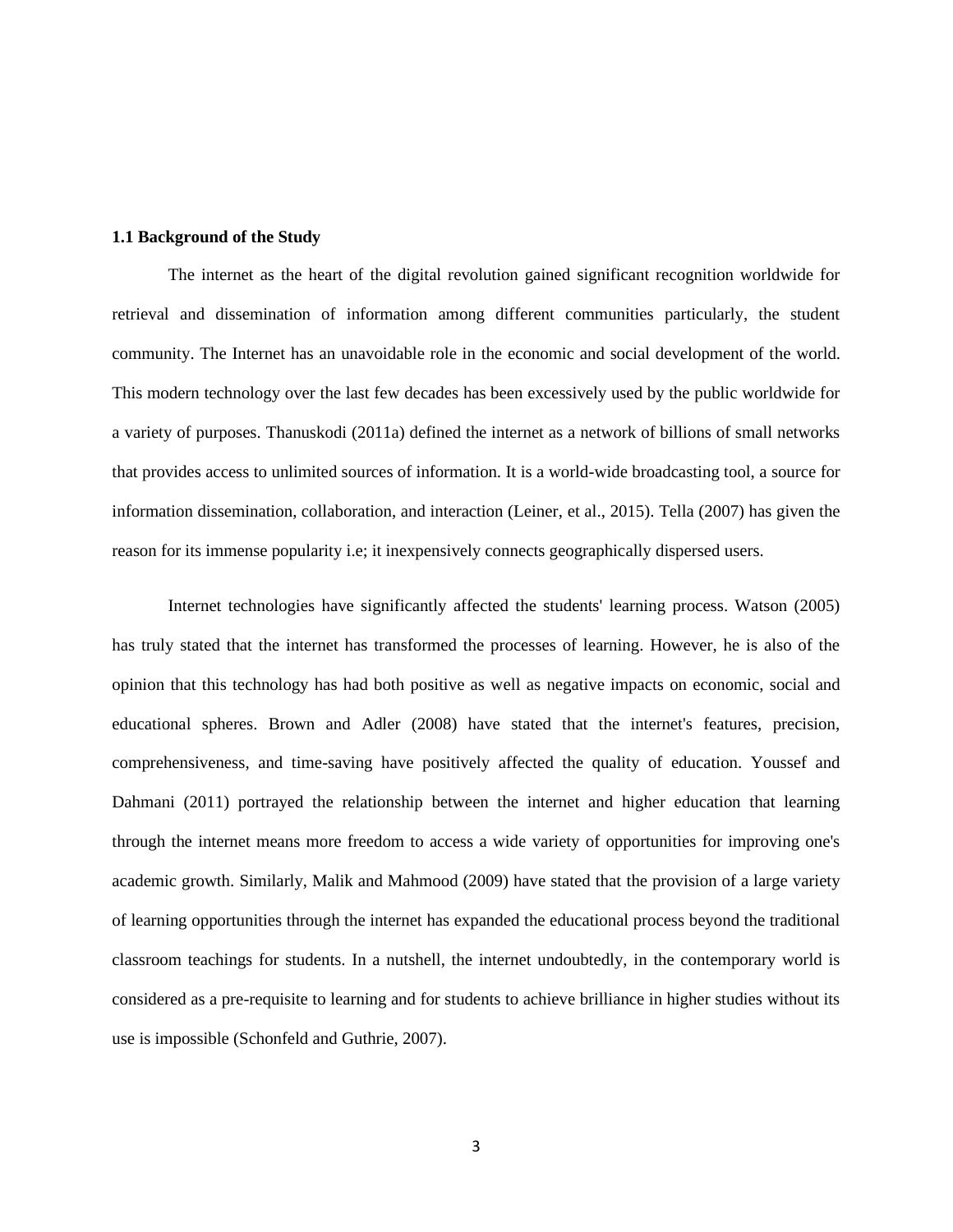Internet growth and access to online information resources in higher education in Pakistani universities have made it a necessary information source for students. It has entirely changed the learning processes of students, researchers, and scholars in the country (Khan, Khan and Bhatti, 2011). Therefore, Malik and Mahmood (2009) emphasized the need to encourage and train students and teachers to maximize the use of online information resources for achieving academic excellence. The Higher Education Commission (HEC) of Pakistan, established in 2002 with a purpose to improve the quality of higher education in the country, is also credited for furthering internet technologies in higher education. Higher Education Commission through its Pakistan Educational and Research Network Projects (PERN-I and PERN-II) supplied high-speed internet and intranet facilities to the research institutions connected to it (Higher Education Commission, 2012a). Currently, more than 250 universities/institutes throughout the country are connected to PERN-II that is a state of the art advanced network primarily built around Gigabyte Metro Ethernet and Dense Wavelength Division Multiplexing (DWDM) based technologies. The PERN-II Metro Ethernet of Peshawar, Islamabad, Rawalpindi, Lahore, Multan, Quetta, and Karachi regions are fully operational. PERN-II is also connected with other global Research and Education Networks (RENs) namely Internet2, GEANT2, and TEIN3 through an International Private Leased Circuit" (Pakistan Education and Research Network, 2015, p.1). PERN-II provides the following services; Internet services, National Digital Library, Video/VoIP, Local Content Hosting (Cloud Services), Unified Communication Services and Eduroam (Federated Wi-Fi network authentication) services.

Due to the above-mentioned PERN services, students can freely use the internet in nearly all public sector universities for enhancing their academic output (Rafiq and Ameen, 2012). Furthermore, the objective of the current Prime Minister Laptop Scheme is to provide free Laptops to students through the Higher Education Commission of Pakistan in an attempt to promote the scope of accessibility and usability of information in education and research (Higher Education Commission, 2012a). Similarly, different multinational telecom companies such as WorldCall, Wateen, and Wi-Tribe offer a variety of internet packages at minimal charges to students and on the other hand the prices of computers are also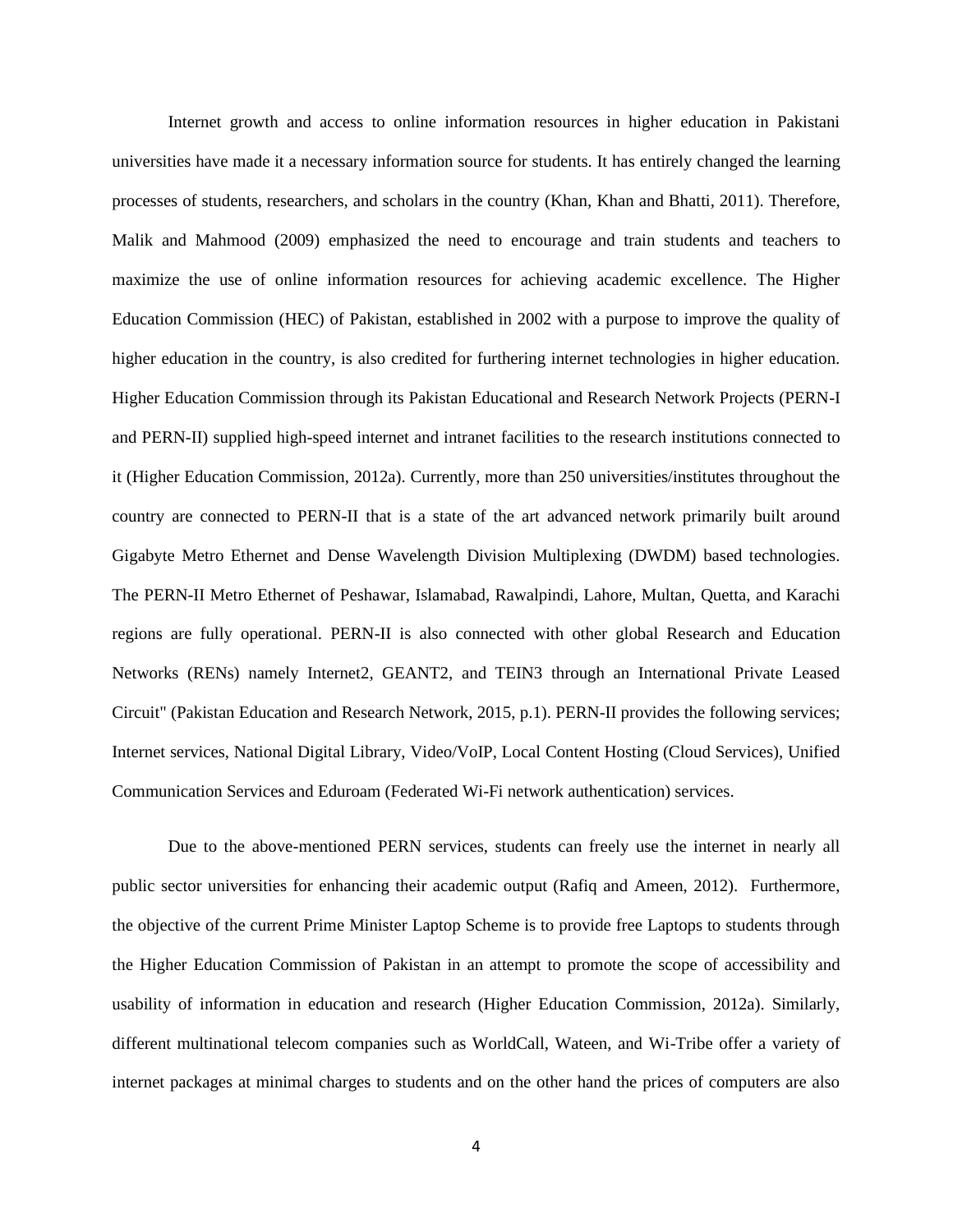decreasing in Pakistan (Sheikh, 2013). Niaz (2012) opined that the mobile youth market in Pakistan was getting saturated. He further put forth that the younger generation was mainly using the mobile internet facility for using Facebook, chatting online and accessing e-mail services. Yousaf (2012) also stated that the youngsters of the country were the most passionate chatters on the internet, communicating with friends and family members around the globe.

The above discussion shows that due to the technological applications in the country, internet accessibility has become a possibility for most of the people in Pakistan. Furthermore, due to the proactive role of the government since the late 1990s and initiation of many e-government projects like ebanking, e-commerce and e-education and e-health service the use of the internet has become very common especially among the student community. They can access and use the internet not only in their educational institutions but also on their mobiles at home. The use of the internet has made students dependent on the internet as a medium for sharing ideas, building communication networks as well for information search and retrieval. Internet is being used as a key channel for the entire information flow. However, it has been noted by some previous researchers including Kirkup (1995); Ford and Miller (1996); Shashaani (1997); Brosnan and Lee (1998); Saghir, Ashfaq and Noreen (2009); Asdaque, Khan, and Rizvi (2010); Ani (2010): Khan, Bhatti, and Khan (2011); Khan, Khan, and Bhatti (2011), and Yousaf (2012), that there was evidence on gender disparity, cultural and social constraints, and physical as well as psychological issues in the use of the internet that affected the academic and social activities of the students. Furthermore, Youssef and Dahmani (2008) have also revealed that the relationship between internet use and students' performance was not clear and that there were contradictory results in the literature. Besides, a local research study by Malik and Mahmood (2009) illustrated that since the internet advancements are happening regularly, it is, therefore, necessary to investigate the internet usage of educational professionals and learners from time to time in different settings to get an appraisal of the overall academic environment.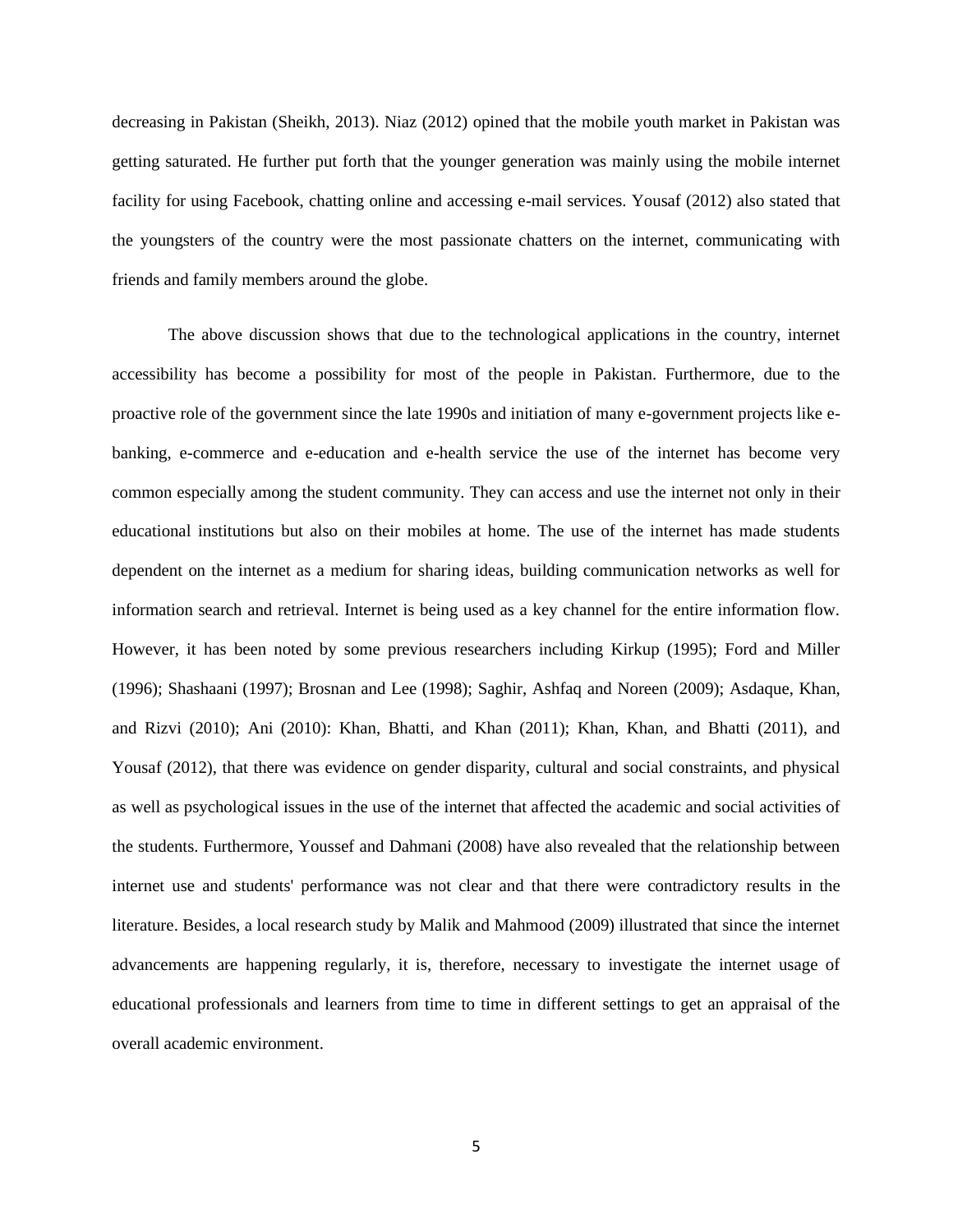The government of Pakistan, since its inception has been trying hard to provide a wide range of educational opportunities to the young inhabitants of the Khyber Pakhtunkhwa (KP) province by establishing new universities in different parts of the province. Currently, there are a total of fifteen public sector general universities in KP. These universities are providing higher education to both male and female students in a variety of disciplines. These universities offer campus-wide high-speed internet connectivity along with other facilities required for users in higher education institutions. The KP universities in possession of the PERN connectivity offer high-speed campus-wide online access to thousands of scholarly journals via the HEC National Digital Library to their students and researchers. Also, the federal and provincial governments and HEC have spent millions of rupees to develop the IT infrastructure of these universities.

The study of local literature has affirmed that the government's efforts in providing internet facilities to the university students are commendable but, many studies (Ameen and Gorman, 2009; Ansari and Zuberi 2010; Arif and Kanwal 2009; Bhatti, 2010; Khan and Ahmed, 2013; Ullah, 2007; Warriach and Ameen 2010; and Warriach and Tahira, 2009) have reported low usage of online educational resources. Similarly, many studies (Anasi, 2006; Omotayo, 2006; Anunobi and Mbagwu, 2009; Pee, 2009; Dange, 2010; Shen and Khalifa, 2010; Coniglio, et al., 2012; Abedalaziz, Jamaluddin and Leng, 2013; and Adekunmisi, Ajala, and Iyoro, 2013; Ayub, Hamid and Nawawi, 2014) have been conducted around the globe on the use of the internet by students. Coniglio, et al, (2012) investigated the Italian university students' internet usage and found that majority of the students used internet for e-mail, chatting and communication with friends on daily basis. Abedalaziz, Jamaluddin, and Leng (2013) found in their study that variables like age, gender, ethnicity, and field of study affect students' behavior towards the use of the internet. Purushothaman (2013) discovered barriers in using internet technology by females in developing countries. These included lack of awareness and expertise to use the internet, technophobia, internet self-efficacy, and lack of motivation. Adekunmisi, Ajala, and Iyoro (2013) revealed that a majority (91.5%) of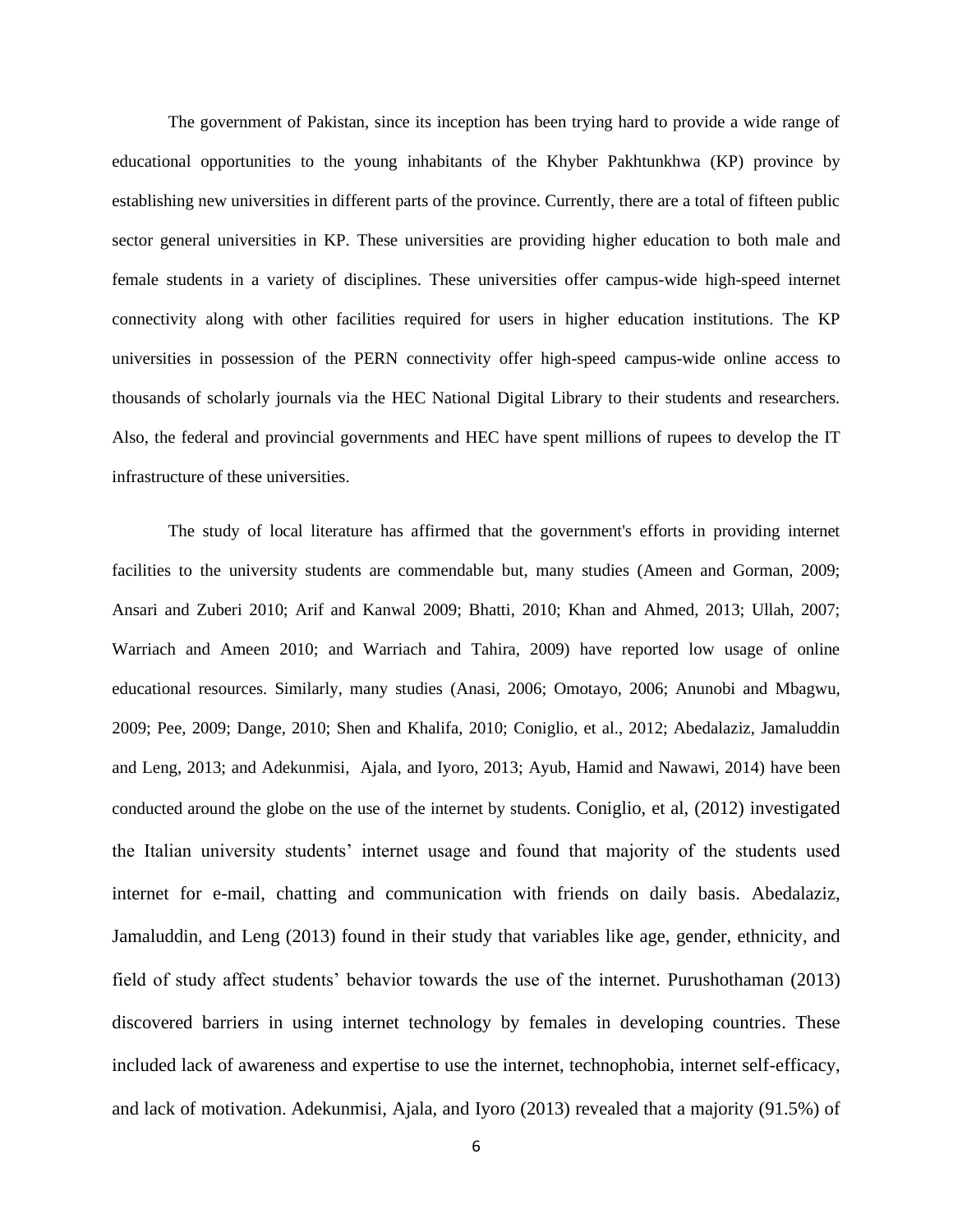the Nigerian students being internet literate, used the internet for educational purposes but, due to inadequate internet facilities on campus they were forced to visit internet cafes run by private owners for economic gains outside the campus. Ayub, Hamid and Nawawi (2014) found that for social science students in Malaysian institutions of higher learning, a weak but significant positive correlation existed between the overall time spent online and the time spent on the Internet for academic purposes. Renuka and Gurunathan (2017) concluded in their study that undergraduate students have sufficient knowledge regarding compute and the internet usage; however, they used the internet more for personal use than academic purposes. In addition to that several other studies (Helton, 2011; Wanakak, 2011; Al-Rahimi and Othman, 2013; Saisan, et. al., 2013; and Usman, Alavi and Shafiq, 2014) have also explored the relationship of internet and academic performance of students. However, the survey of local literature showed a scarcity of research conducted locally to explore this topic. In Pakistan, the studies conducted on the use of the internet by students are that of Bashir (2006); Saghir, Ashfaq and Noreen (2009); Asdaque, Khan and Rizvi (2010); Khan, Bhatti and Khan (2011); Khan, Khan and Bhatti (2011); Yousaf (2012); and Sheikh, Ismail, Khan and Khan (2013). Bashir, Mahmood, and Shafique (2008) surveyed internet use of university students and discovered that students used the internet mainly for academic purposes such as preparing class assignments, research projects, and preparing for examinations, as well as for non-academic purposes such as entertainment, reading news, and purchases. Asdaque, Khan and Rizvi (2010) found that internet use has greatly affected the academic achievements of the students. The researchers' efforts of finding any such study that has investigated the impacts of the internet on the academic success of university students in Khyber Pakhtunkhwa, Pakistan were unfruitful. Furthermore, the local literature also showed scarcity regarding such empirical studies. Therefore, a need was felt to conduct this study not only to examine the Social Science students' internet usage patterns and barriers they faced in the use of the internet but also to assess their level of internet use skills and the overall impact of internet use on their academic success.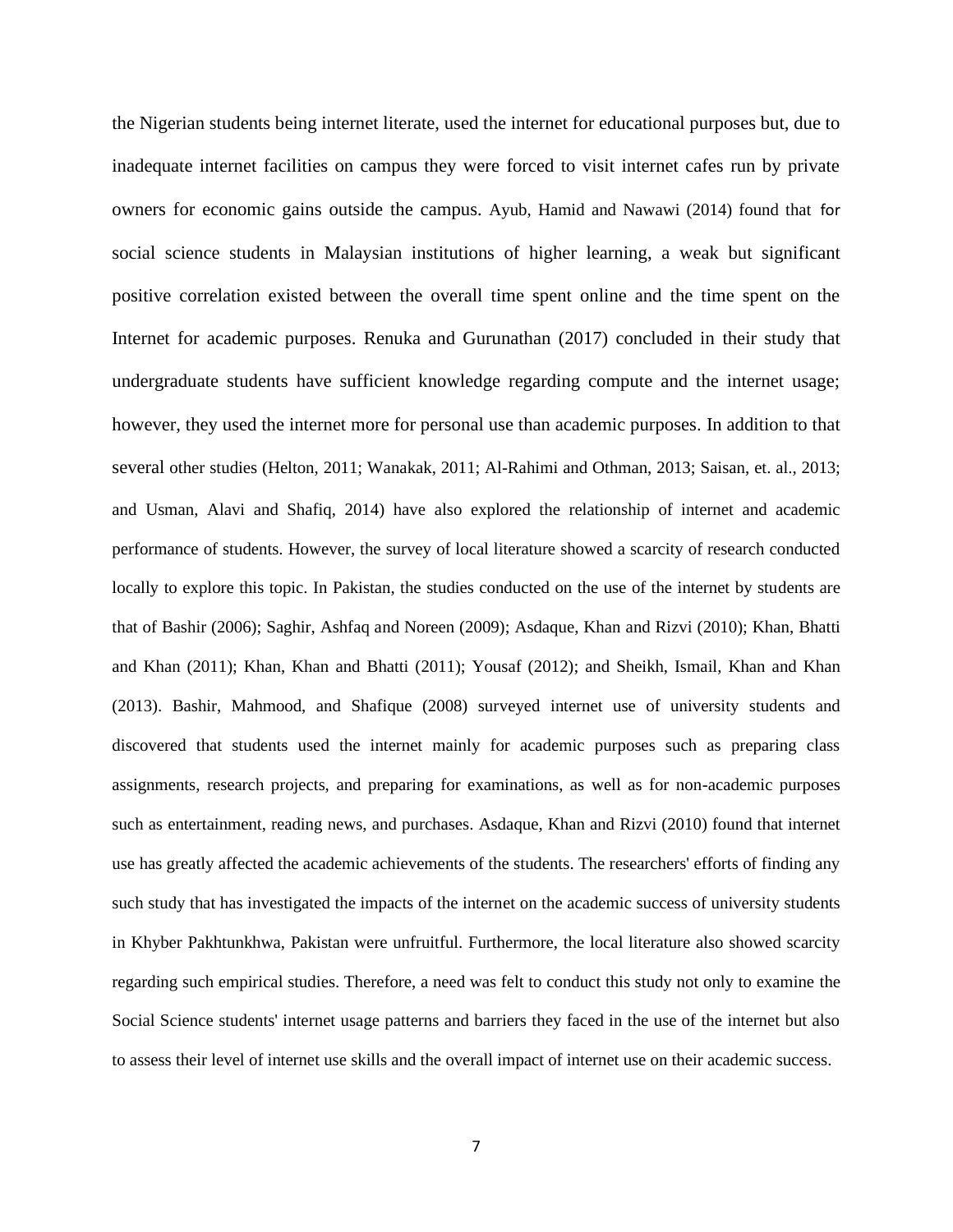### **1.2 Methodology**

A quantitative research design was chosen by adopting a survey method to address the objective of the study. A survey is a positive way to study the characteristic of a large and dispersed population without its listing and relatively at low cost (Busha and Harter, 1980; Koh and Owen, 2000; Powell and Connaway, 2004). Another reason for choosing this method was that it has been used successfully in previous studies of the same nature (Omotayo, 2006; Anunobi and Mbagwu, 2009; Rosen, Stefanone and Lackaff, 2010; Khan, Khan and Bhatti, 2011; and Adekunmisi, Ajala, and Iyoro, 2013) thus, the survey methodology was used in this study.

#### **1.2.1 Population**

The population of the study was comprised of all the Social Science University students studying in the final year/semester in the academic year 2016-2017 in the fifteen public sector universities in KP. The students studying in their final years/semester were selected for two main reasons, one that in most of the disciplines of social sciences 'research thesis' is compulsory at this stage and secondly free Lap Tops under Prime Minster Schemes are also distributed among the students in the final year. Moreover, five universities (the University of Peshawar, University of Malakand, University of Mansehra, Gomal University, D. I. Khan and Abdul Wali Khan University, Mardan) were selected based on facts that these were oldest among fifteen universities, accessible to researcher and have the disciplines of social sciences (Statistics, Economics, Law, Political science, and English literature), from which the researchers wanted to collect data.

# (Insert Table 1 here)

The sample size for the study was determined by using a 95% confidence level and a 5% margin of error. The sample 'n' was calculated through an online sample size calculator for the 1435 dispersed population (Creative Research System, 2012). The calculated sample size was 303 out of 1435 students. Thus the researcher distributed survey instruments among 303 students in the selected universities.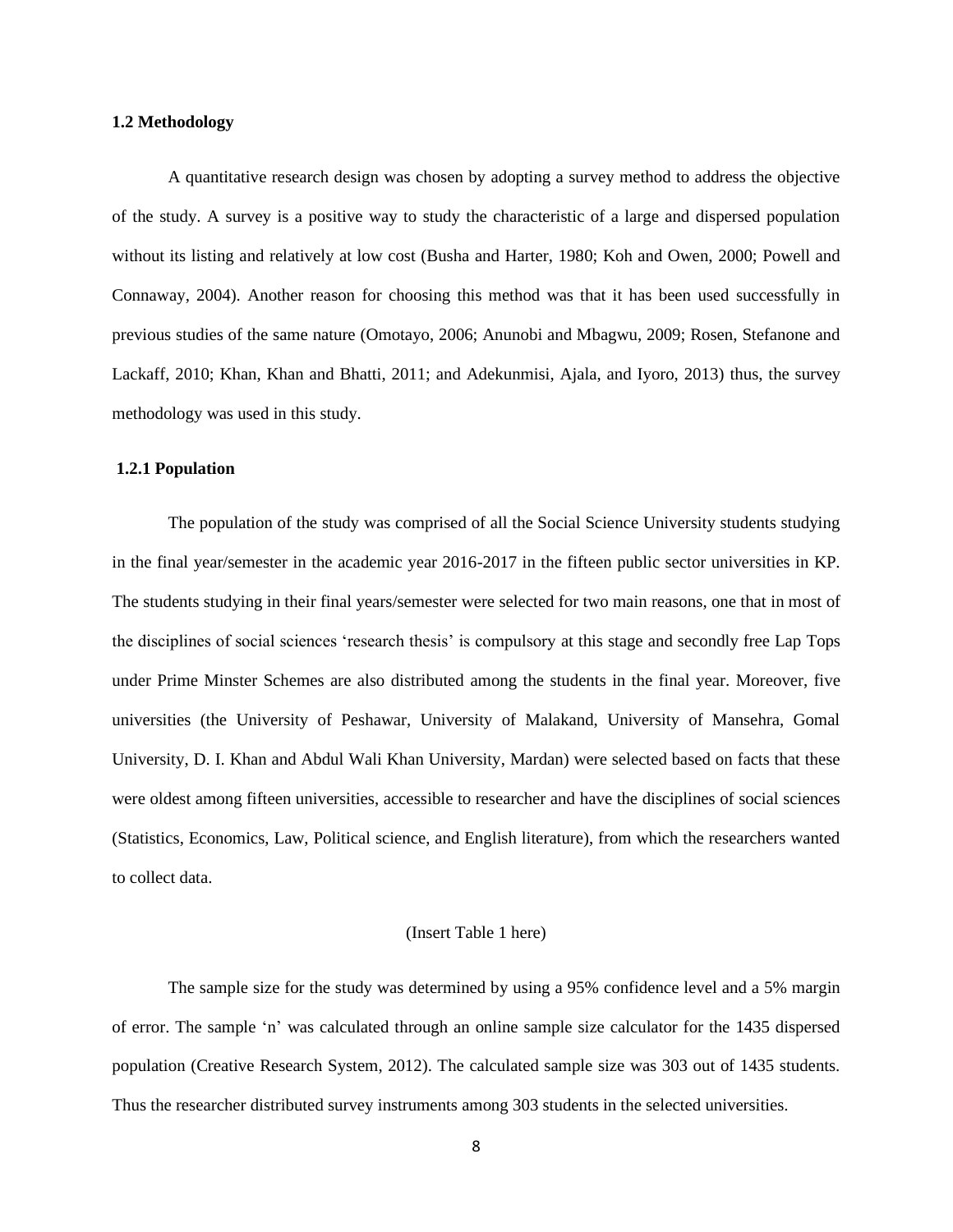## **1.2.2 Sampling Technique**

In this study proportionate stratified sampling technique was used to determine the proportion of sample out of the total sample size N=1435 in each selected university (considered as a stratum). To determine the number of elements in each stratum the researcher applied the formula  $n = n x N i/N$ (http://stattrek.com). This sampling technique was adopted as there were different numbers of M.A students in the faculties of Social Sciences. Furthermore the same stratified sampling technique was also used in the previous similar studies (Dange (2010); Alabi, (2013) and Ayub, Hamid and Nawawi (2014).

# (Insert Table 2 here)

#### **1.2.3 Development of Survey Instrument**

A questionnaire was self-designed to gather data needed to answer the research questions. It has four sections: (1) demographic information of the respondents including their Grade Point Average; (2) Internet use patterns including, purposes of internet use, the use frequency of internet resources and activities, and respondents' satisfaction from the internet resources; (3) Internet usage skills and experience; and (4) barriers faced by the university students in the use of the internet.

Expert Review and Pilot Testing: The draft instrument was reviewed by a panel of five Library and Information Science experts for content validity and review. The instrument was then revised with minor changes in response to the feedback received from experts. The revised version was examined and used for the pilot study by forty M.A./M.Sc students, fifteen males, and fifteen females students, selected non-randomly for the pilot study. They were requested to provide comments and suggestions regarding the questionnaire. Only minor changes were suggested which were incorporated to finalize the questionnaire.

## **1.3 Research Questions**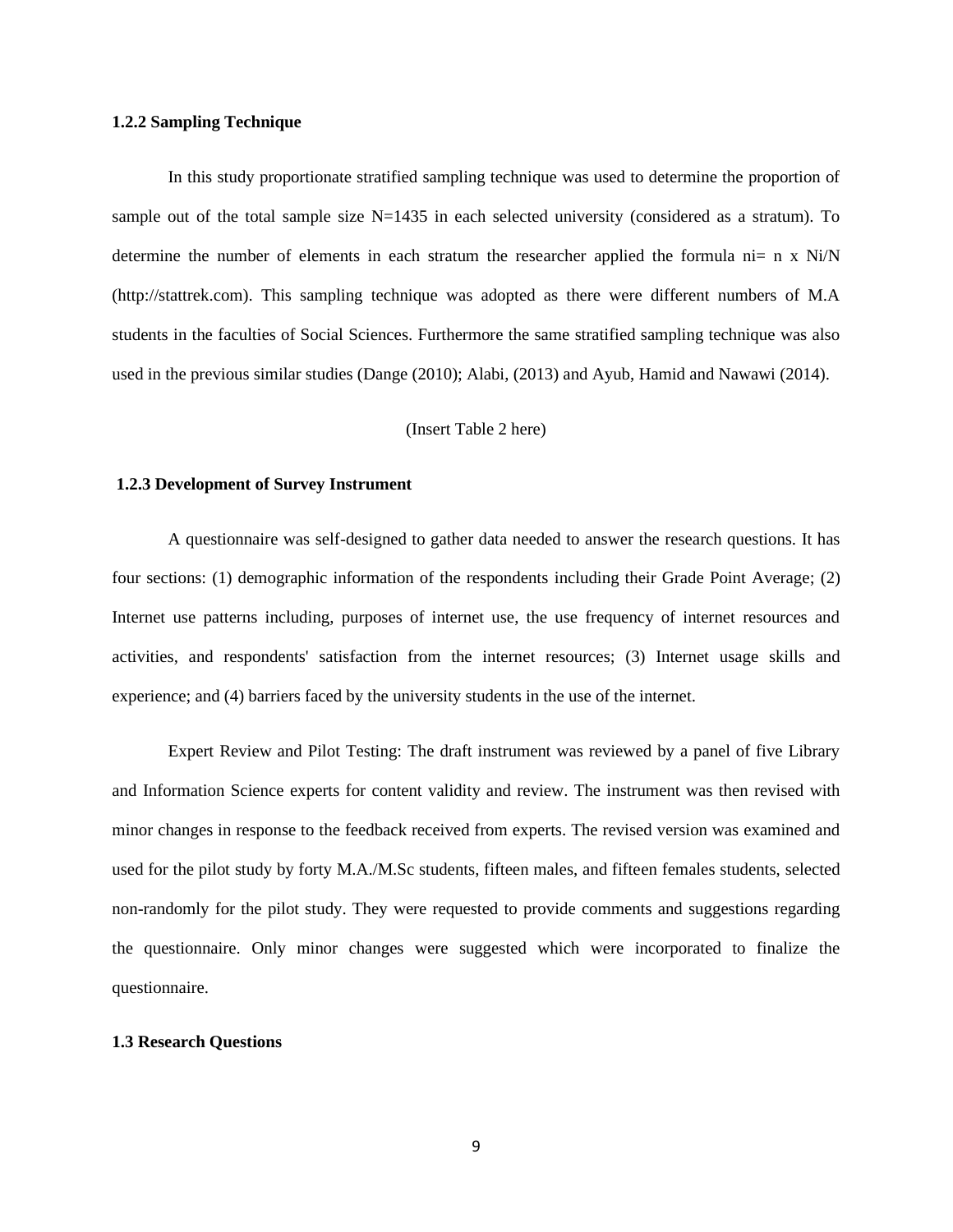This study was a part of extensive research carried out in the completion of the Ph.D. degree of the 1st author. The following research questions were addressed in this study:

- 1. What are the internet use patterns of Social Science University students in KP?
- 2. What are university students' internet usage skills?
- 3. What correlation internet use has with academic success/CGPA of Social Science students in KP universities?
- 4. What barriers do students face in the use of the internet?

# **1.4 Findings**

The findings of this study, according to the targeted objective, are presented below:

# **1.4.1 Response Rate**

A total of 303 questionnaires were distributed personally and by post among Social Sciences graduate students in the five selected universities of KP. Out of 303 instruments a total of 200 instruments were received back that gives a response rate of 66%.

# **1.4.2 Demographics of the Respondents**

The data in Table 3 shows that the male ratio of 68.5% was more than the double of female ratio 31.5% in the following universities of KP. The largest group of the students 91(45.5%) belong to the age group 21-23 years while, the second largest group was 64(32%) having age between 24-26 Years. There were fewer students i.e. 14 (7%) having 27+ years of age.

It was encouraging that majority of the students 147(73.5%) had CGPA in between 2.50 to 3.50. There were only 23 (11.5%) students who had CGPA less than 2.51. Similarly, the data outlined that majority of the students 134(67%) possessed personal computers but, it was a matter of serious concern that about 66(33%) of the students did not have personal computers in- spite of the low prices of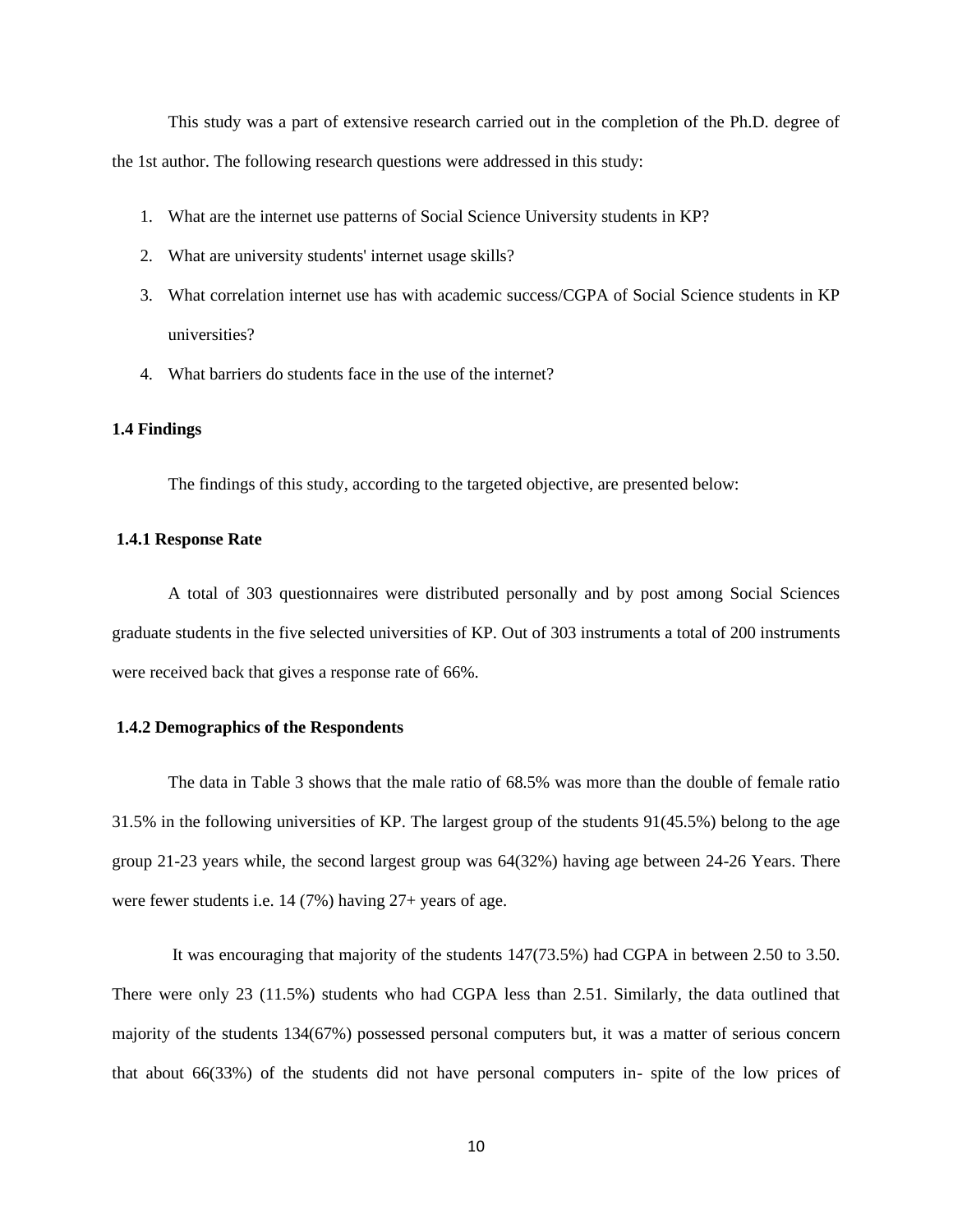computers in the country and Prime-minister free lap-top scheme in the public sector universities. Moreover, the majority (72.5%) of the graduate Social Science students had three or more than three years of internet-use experience. There were only 17 (8.5%) respondents with one year of internet-use experience.

# (Insert Table 3 here)

# **1.4.3 Internet Use Purposes of Social Science Students**

The participants were asked to specify the level of their agreement with each purpose for which they used the internet. The Mean scores and standard deviations derived for each purpose of internet usage are presented in Table 4. It shows that social science graduates used the internet mainly for email (Mean= 4.05), for accessing Social Networking Sites (SNS), which are online platform for user interaction like Twitter, Facebook etc, and to complete assignments and research projects with nearly the same Mean scores of 4.04. They also reported to use the internet for a chat with friends and family members (Mean= 3.95), watching movies/dramas/shows/photographs with a Mean score of 3.92. Students also confirmed the use of the internet for 'searching admissions and scholarships and read e-newspapers and general magazines with a Mean score of 3.68.

They also agreed to use the internet for downloading software (Mean= 3.83) followed by watching sports (Mean= 3.61). Students did not give any opinion in positive or negative regarding the rest of internet use purposes.

# (Insert Table 4 here)

#### **1.4.4 The Respondents Use Frequency of Internet Resources and Activities**

The use frequencies of different internet resources and activities (Table 5) revealed that electronic encyclopedia, dictionaries, and other reference material were on the top (Mean= 4.26); followed by search engines (Mean= 4.12) and e-mail (Mean= 4.08) that were used very frequently as compared to all other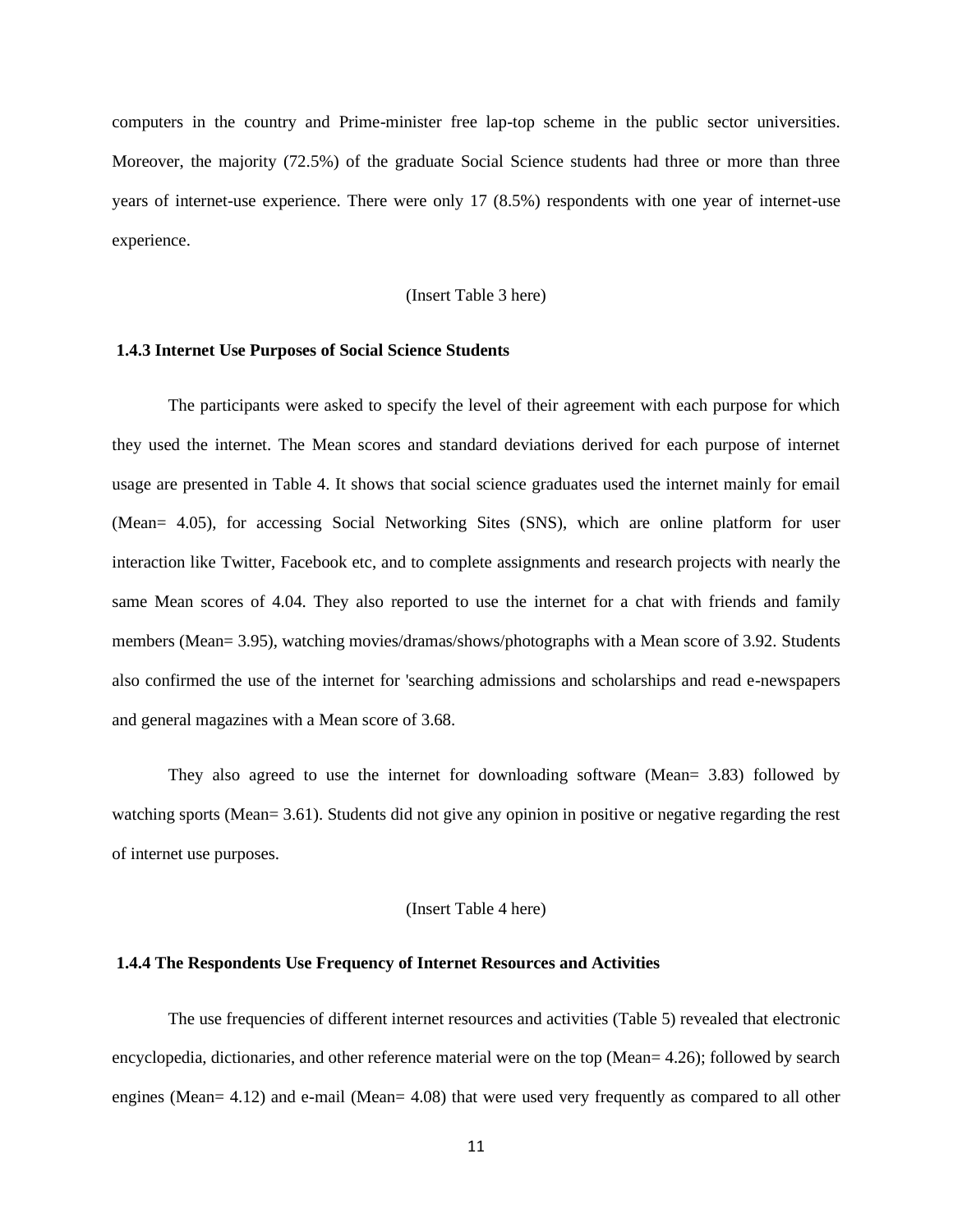sources. Among other internet resources online chat (Mean= 3.86); SNS (Mean= 3.86); HEC Digital library databases (Mean= 3.83); Photographs and images (Mean= 3.80); audio-visual resources (Mean= 3.78); speeches and lectures available on YouTube (Mean= 3.63); and online music (Mean= 3.63) were used frequently. The frequent use of these resources shows that these were the major type of internet resources that social science students used for fulfilling their information needs. This might be because the students were advised by their teachers and supervisors to use them.

Students reported use of a number of online resources and activities such as research papers delivered in seminars, conferences and workshops (Mean= 3.38); electronic newspapers and magazines (Mean= 3.33); presentations available on Slide-share (Mean= 3.32); electronic theses and dissertations (Mean= 3.12); online movies/dramas/shows (Mean= 3.10); and indexes and abstracts (Mean= 3.02) were occasionally used. It was very surprising that students did not give much importance to the use of blogs, wikis, RSS and Tumblrs (Mean= 2.99); free online databases (Mean= 2.98); free software (Mean= 2.94); free e-books (Mean= 2.82); technical reports (Mean= 2.43); and Google Drive, One Drive) (Mean= 2.29). Therefore, students used these resources rarely.

# (Insert Table 5 here)

#### **1.4.5 Students' level of satisfaction obtained from the use of internet resources and activities**

The data in Table 6 confirmed that respondents were very satisfied with the information received from electronic encyclopedias, dictionaries and other electronic reference material with highest Mean score of 4.54 and SNS (Facebook, Twitter…etc.) with a Mean of 4.05. However, they were satisfied with audio-visual resources (Mean= 3.94); electronic newspapers and magazines and electronic thesis and dissertations; speeches and lectures available on YouTube with a Mean score of 3.90. E-mailing got a Mean score of 3.89 and respondents were satisfied with it. Similarly, students were satisfied with the online movies/dramas/shows and free software with a Mean score of 3.89 followed by search engines and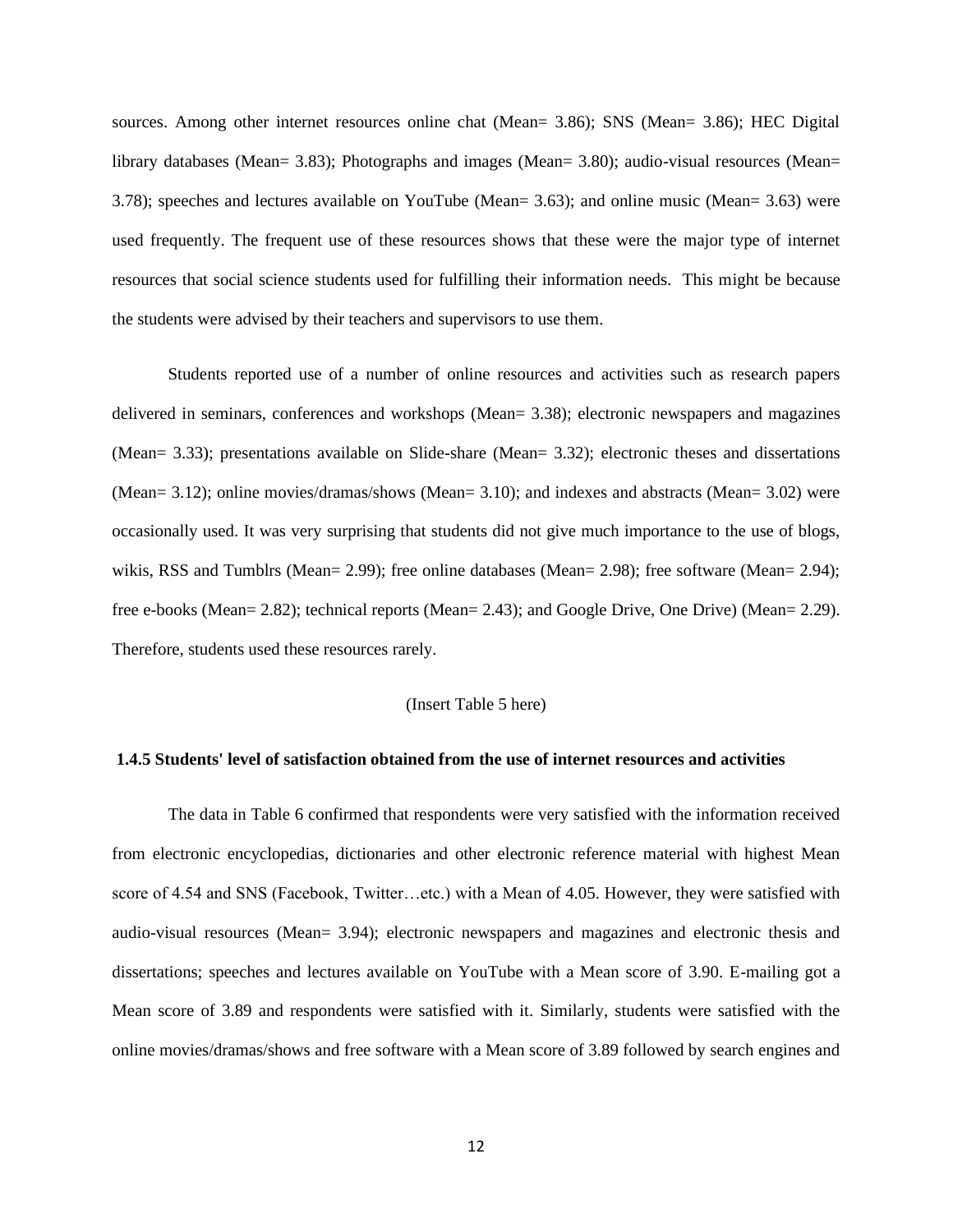HEC digital library having a Mean score of 3.86. These sources received the highest ranking with almost the same levels for the frequency of use (Table 5).

Satisfaction with the online chat (Mean= 3.81) was higher than free books (Mean= 3.77); and research papers delivered in seminars, conferences and workshops (Mean= 3.76); photographs and images and presentations available on Slide-share (Mean= 3.73) and sports (Mean= 3.72). They were also satisfied with online music and free online databases (Mean= 63) and technical reports (Mean= 3.54). Surprisingly, students were silent regarding the satisfaction of these resources; indexes and abstracts (Mean= 2.19); online cloud storage (Mean= 2.86) and blogs, wikis, RSS and Tumblrs (Mean= 2.84). This situation needs to be investigated further.

### (Insert Table 6 here)

# **1.4.6 Students' Level of Internet Use Skills**

The students' level of internet use skills (Table 7) were measured on a Likert type scale. The data showed that respondents reported high confidence in skills with respect to using, HEC databases (Mean= 3.86); SNS (Mean= 3.85) and playing online games (Mean= 3.84); using e-mail (Mean= 78); search engines (Mean= 3.74) and online chatting (Mean= 58). Students also have reported moderate level skills regarding uploading and downloading information (Mean= 3.45); using free online line databases (Mean= 2.77) and using online directories (Mean= 2.76). The mean scores for the rest of the internet use skills showed that students reported low expertise in those areas. These findings are similar to the results of Muniandy (2010). Students' skills regarding internet use, which were found to be moderate or low, are also important as the concerned authorities could focus more on offering training programs intended to develop and enhance those skills in the students. To better guide the concerned authorities' in this regard future research is suggested to assess the students' actual levels of internet skills by using any appropriate internet skills scale.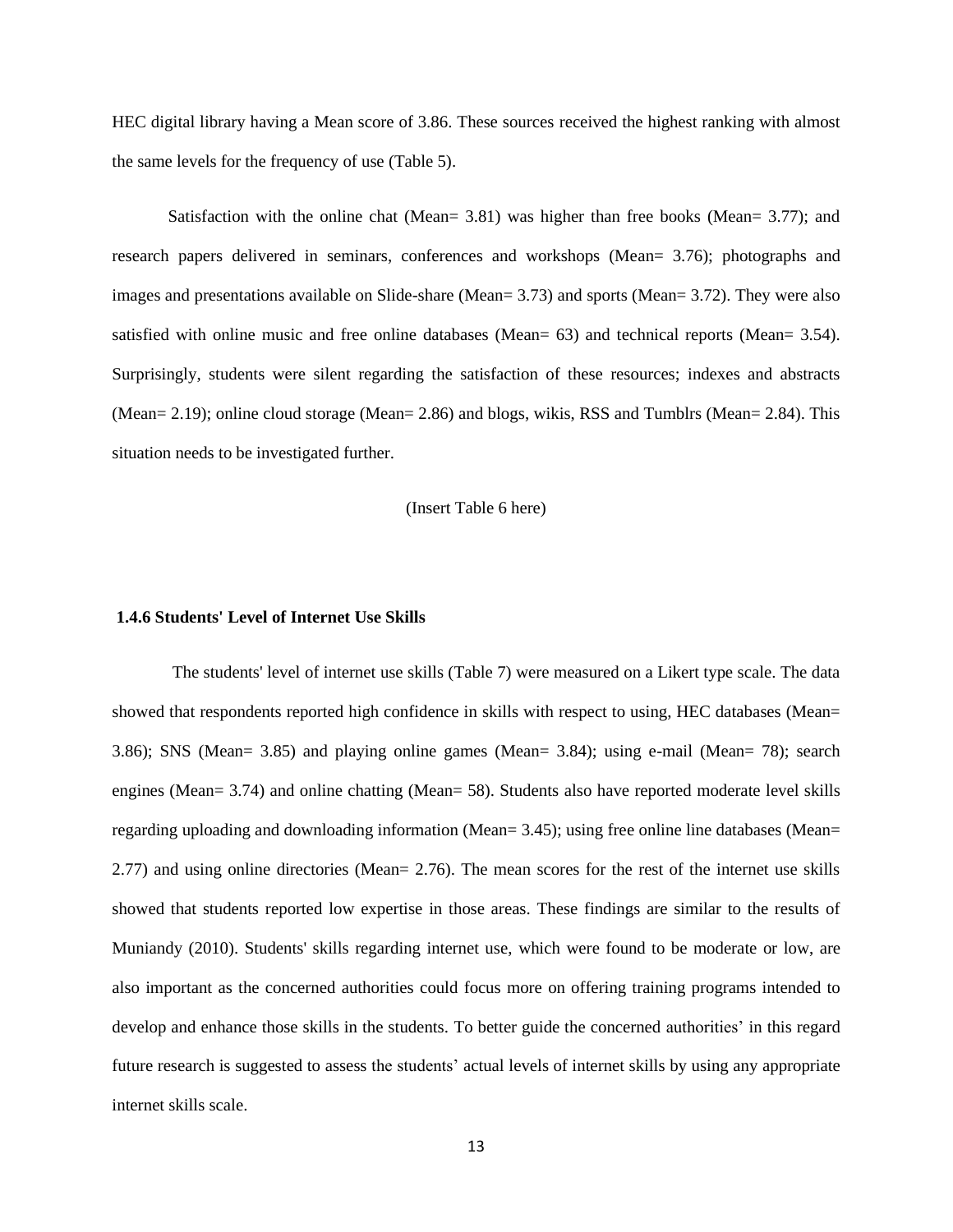#### (Insert Table 7 here)

#### **1.4.7 Correlation between respondent's internet use purposes and CGPA**

The Spearman's Correlation statistics regarding the internet use purposes and students CGPA (Table 8) showed a significant but negative correlation between the CGPA and two internet use purposes i.e. on-line shopping and trading websites (r=-.134) and watching sports (r=-.141) having P-value  $< 0.05$ . The more students used the internet for these two purposes, the more the reported reduction in their CGPA. Besides these, no association was observed between the students' CGPA and the rest of the internet use purposes.

(Insert Table 8 here)

# **1.4.8 Correlation between students' use frequency of internet resources and activities and CGPA**

Results of the Spearman's test for correlation values between the CGPA and the use frequency of the internet resources and activities in Table 9 show, that the CGPA had a positive correlation with the use of the internet for indexes and abstracts  $(r=137)$  and technical reports  $(r=205)$ . This indicates that the participants with high CGPA had high use frequency of these resources, while a significant but negative association was found between the students CGPA and the use frequency of electronic encyclopedias, dictionaries and other reference material ( $r=-.62$ ), as it had P-values < 0.05, meaning that students with high CGPA had low use frequency of electronic encyclopedias, dictionaries, and other reference material. The use frequency of the remaining internet resources and activities had no association with the students' CGPA.

(Insert Table 9 here)

**1.4.9 Correlation between students' satisfaction obtained from the use of internet resources and activities and CGPA**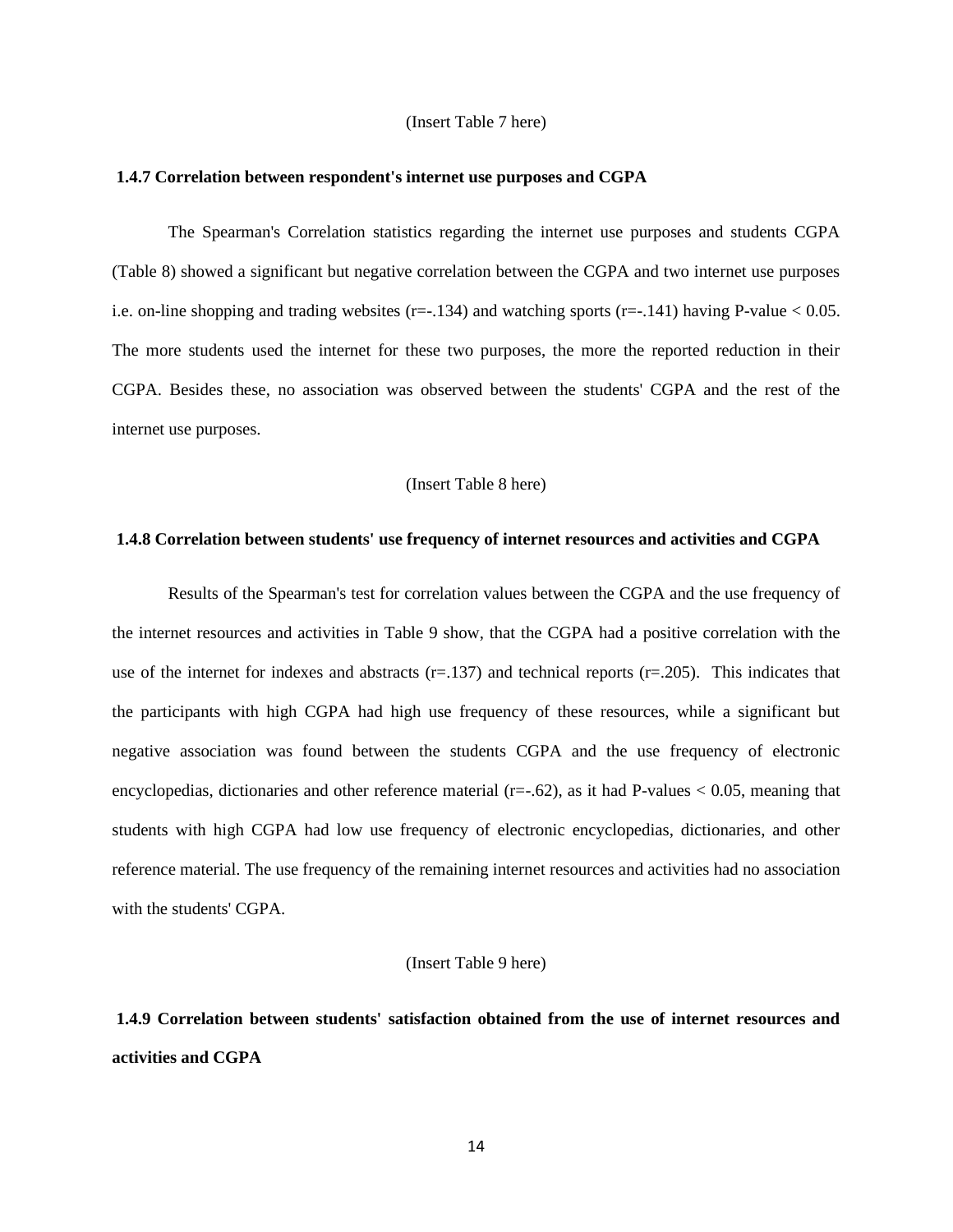To investigate the nature of the association between the social science graduate students' academic success and level of satisfaction they obtained from the use of various internet resources and activities, Spearman's-rho test was applied. The results are displayed in Table 10. The data shows that there were only four significant correlations. Among these there was only one negative association between the CGPA and the level of satisfaction with, e-mailing (r=-.141). The remaining three internet resources; free software  $(r=.023)$ , HEC Digital Library  $(r=.124)$  and electronic thesis and dissertations (r=.029) have a positive correlation with CGPA as all of these had P-values of less than .05.

### (Insert Table 10 here)

#### **1.4.10 Correlation between students' internet use skills and CGPA**

To determine any positive or negative correlation among the listed internet use skills and CGPA, Spearman's Correlation test was run that showed several significant correlations.

A positive  $(r=273)$  correlation was found between CGPA and using online directories, as its Pvalue < .05. It means that higher CGPA was associated with a higher level of skill of using online directories. Few negative correlations were also noted between CGPA and uploading and downloading of information (r=-.148); using HEC Digital Library databases to download e-books, journals (r=-.156). It means that students with high CGPA had a low level of uploading and downloading of information and using HEC databases. The rest of the internet use skills mentioned in (Table 11) did not reveal any significant correlations with students' CGPA as they had P-values  $> 0.05$ . It means these skills neither positively nor negatively affected the students' CGPA.

(Insert Table 11 here)

# **1.4.11 Barriers Students Face in the Use of the Internet**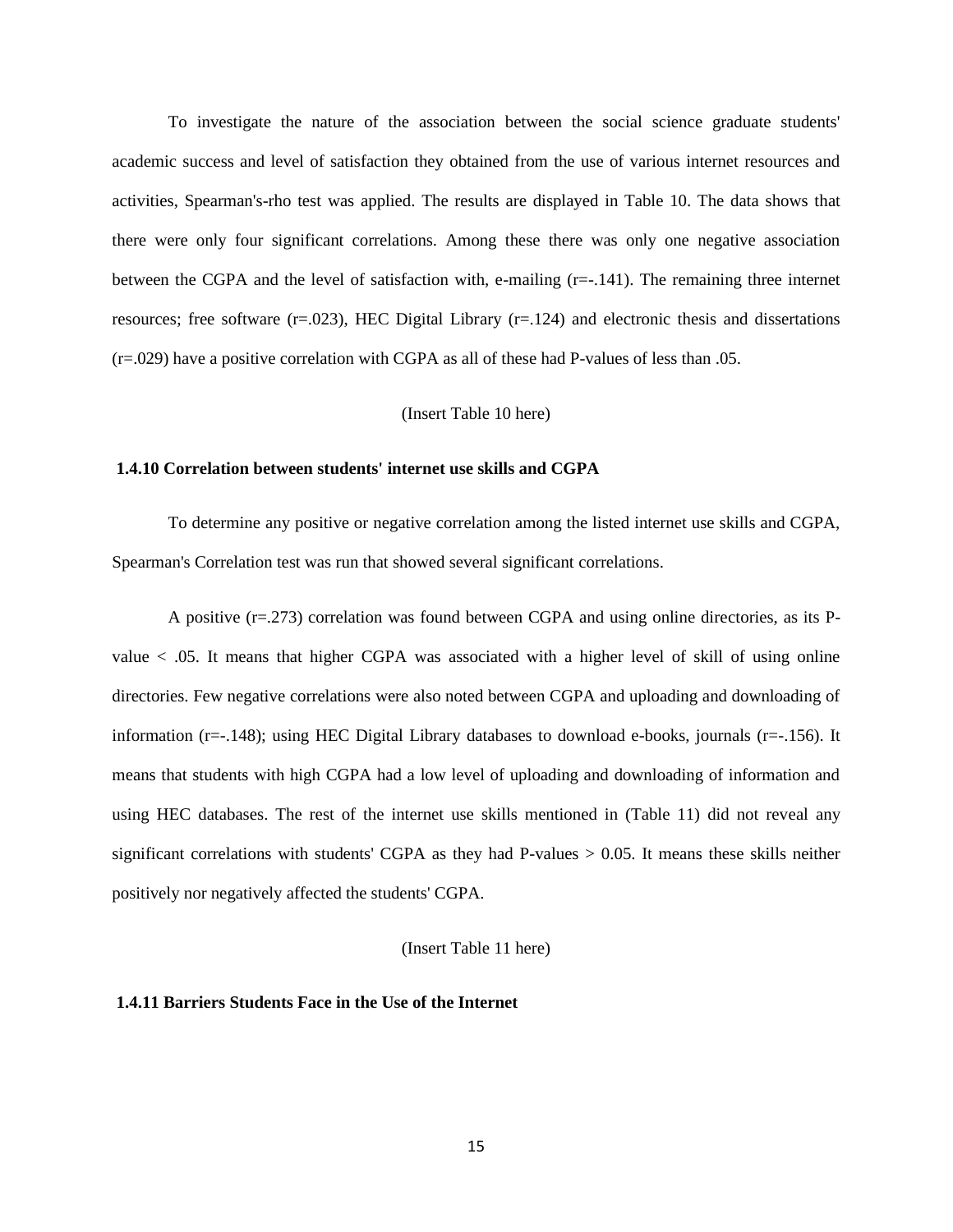The graduate students of social science were given a list of possible barriers that they generally face in the use of the internet. Students were asked to indicate the level of their agreement regarding those barriers on a five-point Likert type scale.

The participants' opinions on these barriers are presented in Table 12. The data showed that slow speed of internet (connectivity) (Mean= 3.89), students have less encouragement and restrictions from parents to use internet due to the availability of immoral sites on it, electricity shortage problem (Mean= 3.77), and inadequate knowledge about online e-resources (Mean= 3.72) was the highest-ranked barrier by the respondents. The lack of support from staff working in computer labs and library  $(M=3.66)$ ; difficulty in using the internet due to distance between students and internet stations (M=3.65); the negative attitude of society towards the internet usage  $(M=3.63)$ ; insufficient time available to me to use the internet because of my domestic responsibilities  $(M=3.48)$ ; lack of (workstation) in computer labs/libraries to access the internet (M=3.47); and the problem of too much information to deal with (M=3.44) were also considered as the key barriers in internet use.

The problems about which the respondents' showed a neutral opinion were the cost of the internet; lack of information searching skills; confidentiality and security issues in the use of the internet; language barrier in the use of the internet; anxiety in the use of the internet; computer anxiety; and sexual harassment issues in the use of the internet.

# (Insert Table12 here)

# **1.5 Conclusions and Recommendations**

The results concluded that 77.5% of students' age was between 21-26 years. Similarly, male 76% possessing personal computers were higher in number than female 33% accessing personal computers. As for as the CGPA of the students was concerned, a large majority (73.5%) had CGPA in between 2.50-3.50 whereas, only 23(11.5%) students secured CGPA below 2.50. The internet use experience shows that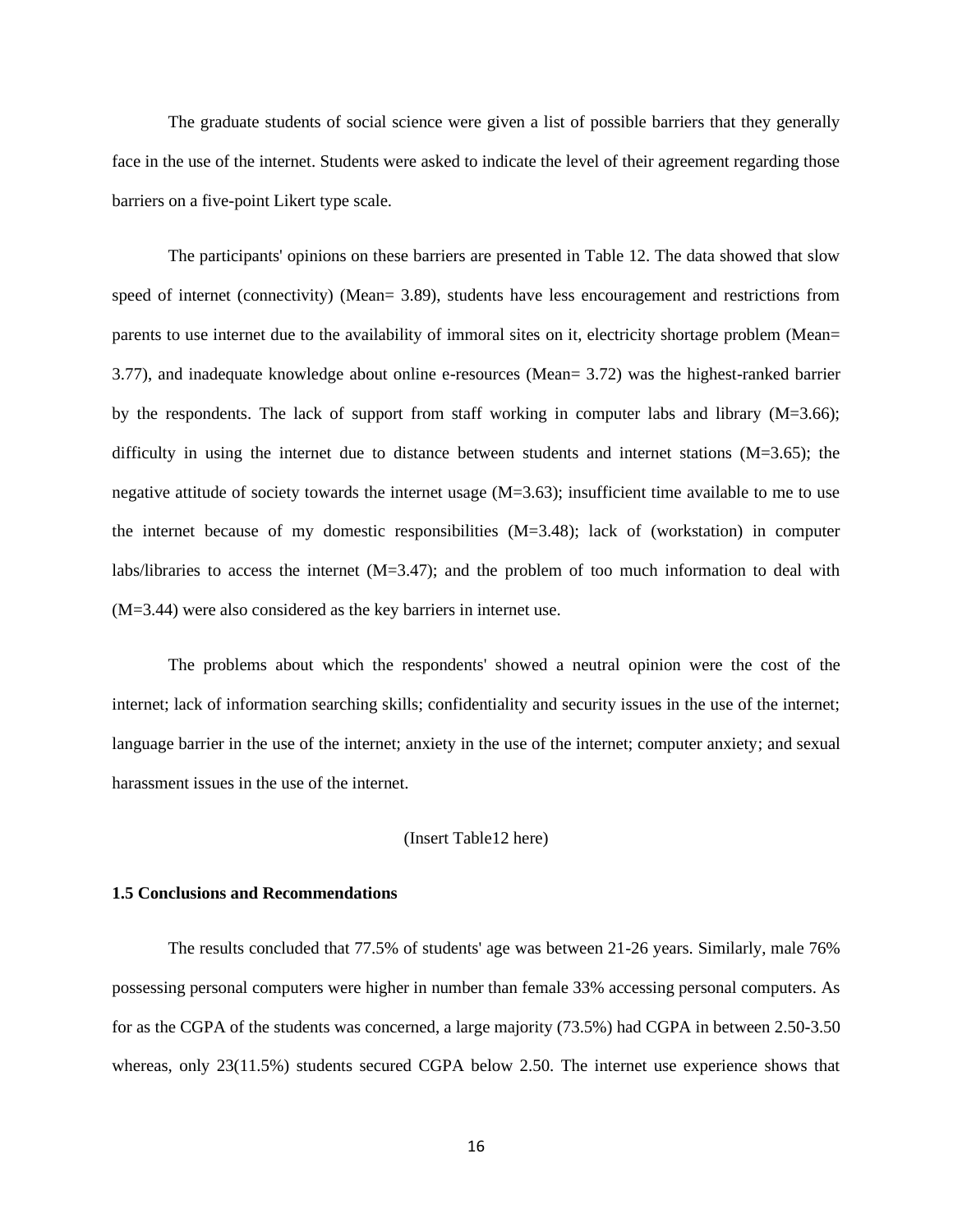about 145(72.5%) students had three or more than three years of experience and 84% of students stated that internet use training is very important.

The result regarding students' internet use patterns shows that social science graduates used the internet mainly for e-mailing, SNSs and completing assignments and research projects. However, they also used it for chatting with friends and family members and for entertainment purposes. However, their use of the internet for searching jobs, spending leisure time, shopping and trading, and seeing weather reports was less.

Social Science university students very frequently used electronic encyclopedia, dictionaries, and other reference material, search engines and e-mail followed by the frequently used sources, online chat, SNS, HEC Digital library databases, photographs and images, audio-visual resources, speeches and lectures available on YouTube, and online music. The reason for using these resources frequently was students' satisfaction they had from these resources. They were less satisfied with indexes and abstracts, online cloud storage (Sky Drive, Google Drive, One Drive), and blogs, wikis, RSS and Tumblrs. However, there are some important online educational resources that students used occasionally or rarely such as, research papers delivered in seminars, conferences and workshops, electronic presentations available on Slide-share, electronic theses and dissertations, indexes and abstracts, free e-books, and technical reports.

The research findings further show that respondents report high confidence in using HEC databases, SNS, playing online games, using e-mail, search engines and online chatting. Therefore, they were highly satisfied with and used it frequently. On the other hand they have a moderate level of confidence in uploading and downloading information, using free online databases, online directories, and solving computer-related problems, and organizing and managing files through Google Drive, Sky Drive, and One Drive.

17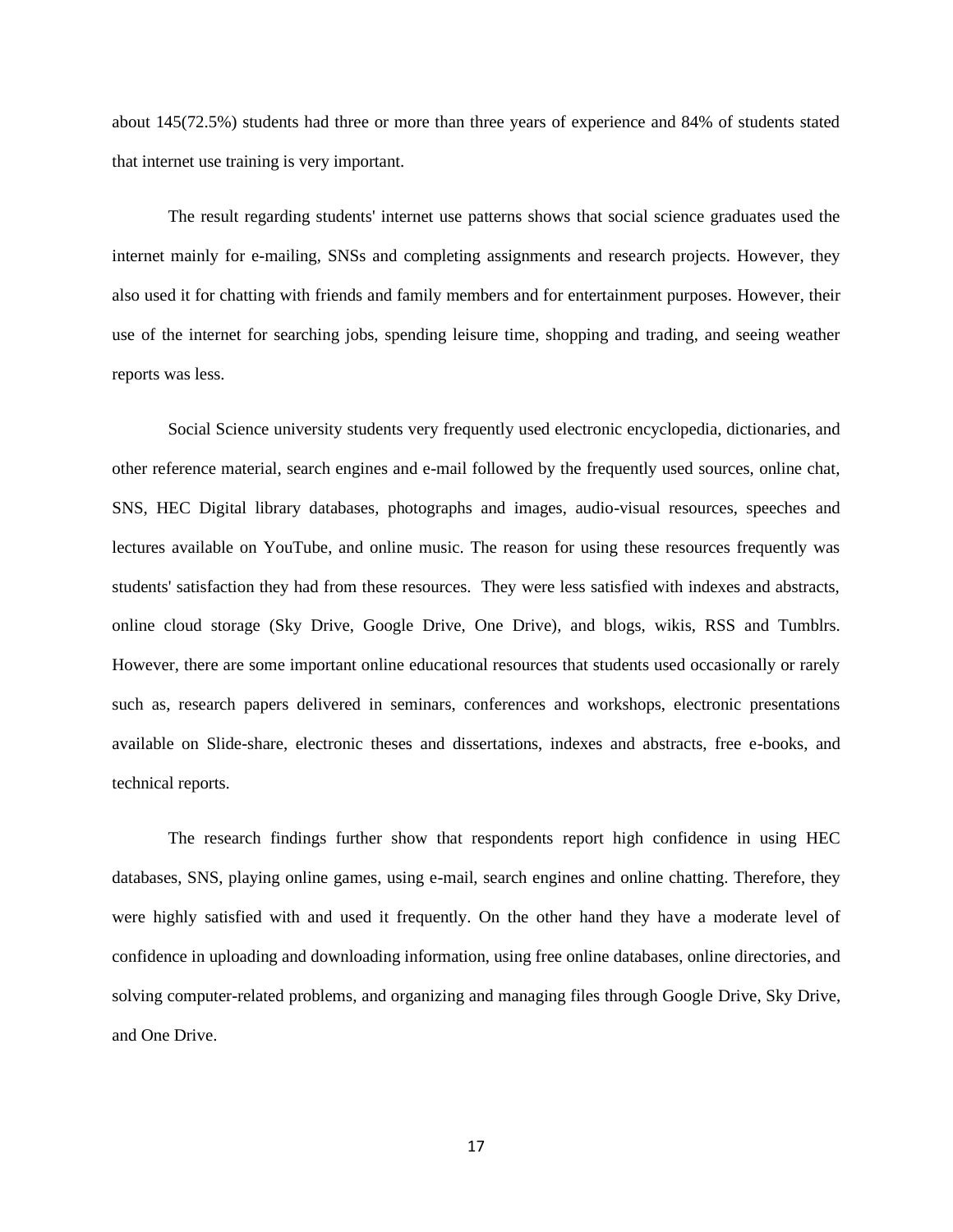Findings related to correlation between students' internet use and their academic success show that the internet is correlated with CGPA impact, just as, when students used the internet for online shopping and trading websites and watching sports their reported CGPA was lowered. Besides, if they frequently use indexes and abstracts and technical reports their reported CGPA was higher but, it was found that students with high CGPA had less frequent use of electronic encyclopedias, dictionaries and other electronic material. Similarly, respondents' satisfaction with HEC digital library databases, free software and electronic thesis and dissertations' is correlated with higher reported CGPA but, it is important to note that students with high CGPA were less satisfied with e-mailing. As for as the impacts of internet use skills were concerned, the spearman-roh test of relationship shows that students reporting higher CGPA had a low level of using, uploading and downloading information, using online directories, and using HEC databases to download e-books, journals articles, reports. Moreover, overcoming the slow speed of internet, restrictions from parents to use internet due to immoral sites on the internet, electricity problem, inadequate knowledge of online e-resources, lack of support of staff working in computer and labs and library, distance problem, negative attitude of society towards internet usage were identified as the main problem in the use of the internet.

In the light of findings and conclusions drawn, the following recommendations are made to improve the CGPA of social science university students in KP. The students should be facilitated to have their computers either by continuing the Prime-Minister free laptops scheme or by giving easy loans to purchase personal computers. It will also allow students in getting more experience of using computers and the internet and will minimize their computer and internet anxiety. Furthermore, teachers should adopt such teaching pedagogies that influence students to use the internet more for educational purposes rather than entrainment. Teachers' should counsel students not to use the internet for online shopping and watching sports but, use it frequently for consulting technical reports, indexes and abstracts that could enhance their CGPA. As suggested by Usman, Alavi and Shafeq (2014) that the university authorities should conduct seminars, workshops and other similar campaigns for the awareness of the students by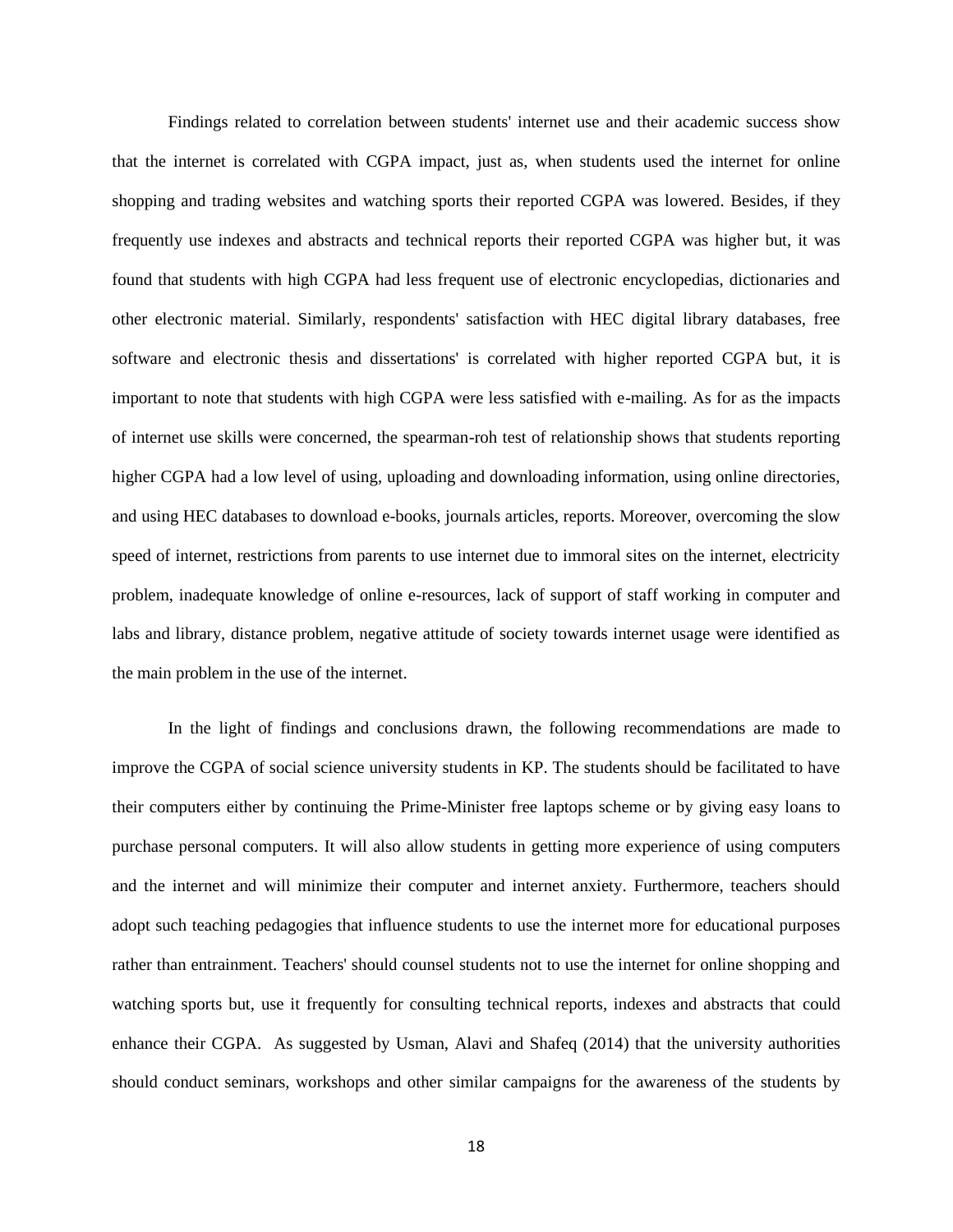enabling them to make constructive use of the internet that has a good impact on their academic achievements. Mishra, et, al. (2014) recommended re-evaluating the total infrastructure related to the internet facilities (suggesting the use of softwares that monitor internet use or blocks unwanted sites) and formulating rules and policies to train them accordingly in order to engage students more positively in their use of the internet for academic pursuits.

It is also recommended that students should be trained with a focus on skills related to uploading and downloading information, using online directories and HEC databases to download e-books, journal articles, and reports. Training will also enhance the respondent's level of satisfaction with HEC digital library databases, free software, and electronic theses and dissertations and e-mailing. Here, researchers further recommend that the authorities should solve the problem of the slow speed of internet connectivity and electricity problems on a priority basis and make policies and provisions to ban access to immoral sites. As a result, parents will be convinced to allow and encourage their children to use the internet. Moreover, proper marketing strategies will familiarize students with available online educational resources. The training of staff working in computer labs and libraries will enable them to assist the students in the use of academic resources that is relevant to their fields of studies enabling them to grab high CGPA like, HEC digital library databases, electronic thesis and dissertations, free software and so on. Internet facilities should be improved more by providing wireless internet facilities on university campuses that will solve students' distance problems in accessing internet facilities. Media can play a crucial and active role in changing the negative attitude of the society towards the use of the internet by students through different programs and advertisements. Parents can have a key role by advising children to use the internet for academics more than entertainment. Implementing these recommendations will positively impact students' academics in terms of CGPA in the universities of KP. These recommendations can be used by the policymakers, university authorities, faculty/teachers and curriculum developers for improving higher education in the country. Future research is required to find out what accounts for the gender differences in computer possession and internet use, and to investigate that why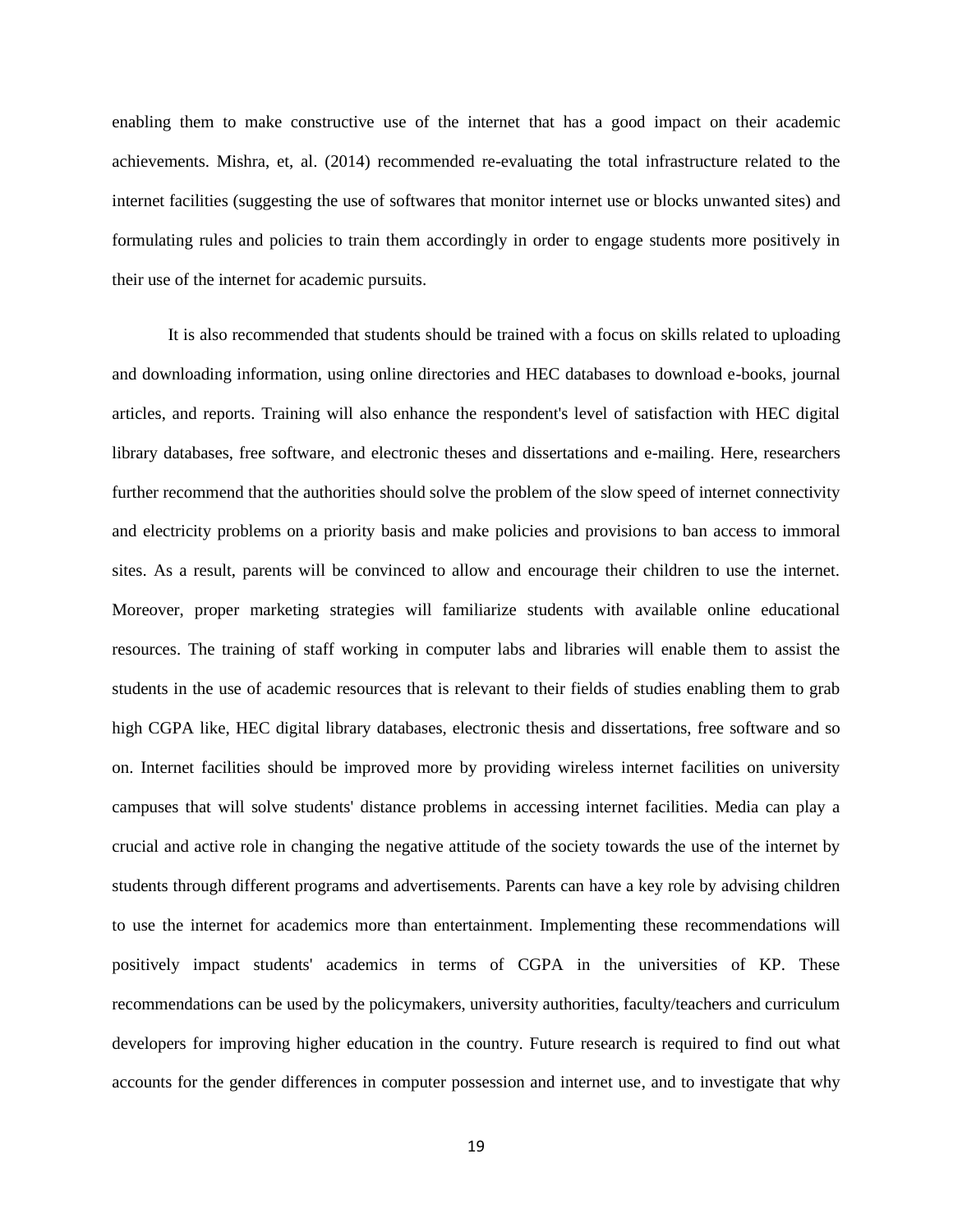the government sponsored provision of laptops have not boosted the internet use of students at these universities.

# **References**

- Abedalaziz, N, Jamaluddin, S, & Leng, C. H. (2013). Measuring attitude towards computer and internet usage among postgraduate students in Malaysia. *TheTurkish Online Journal of Educational Technology,* 12(2), 200-215.
- Adekunmisi, S. R., & Ajala, E. B & Iyoro, A. O. (2013). Internet access and usage by undergraduate students: A case study of Olabis Onabanjo University, Nigeria. *Library Philosophy and Practice.* (*e-journal*). Retrieved from; <http://digitalcommons.unl.edu/libphilprac/848Measuring>
- Ahmed & Qazi. (2011). A look out for academic impacts of social networking sites (SNS): A student based perspective. *African Journal of Business Management,* 5(12), 5022-5031.
- Akram, I. (2014). *World Telecom and Information Society Day*. *The News*, dated: 22-5-2014. p.14.
- Alabi, O. F. (2013). A survey of facebook addition level among selected Nigerian undergraduates. *Journal of New Media and Mass Communication,* 10, 70-80.
- Al-Rahimi, W. M. and Othman, M. S. (2013). The impact of social media use on academic performance among university students: A pilot study. *Journal of Information Systems Research and Innovation,* 14, 1-10.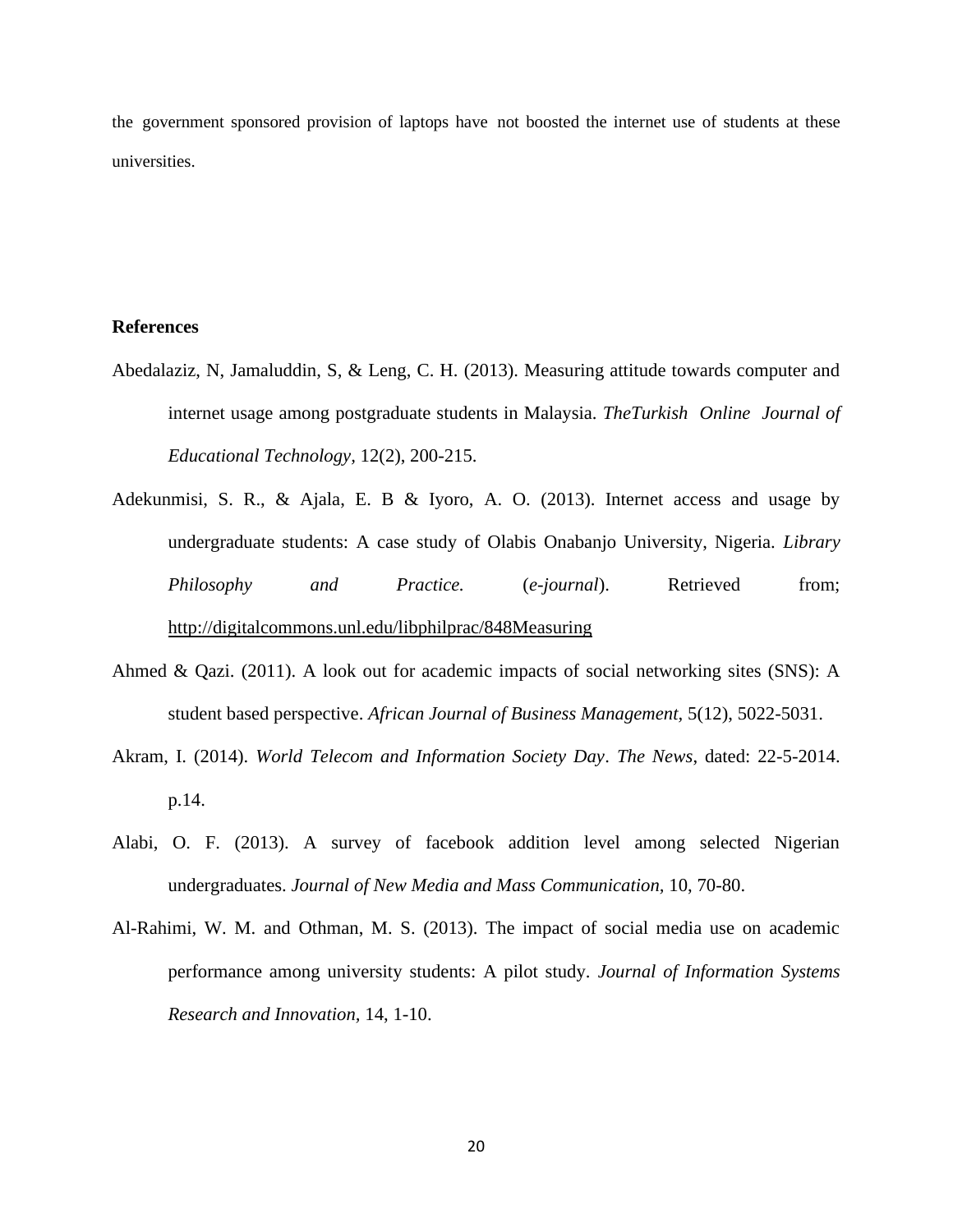- Ameen, K., & Gorman, G. E. (2009). Information and digital literacy: A stumbling block to development?: A Pakistani perspective. *Library Management, 30,* 99-112. doi: 10.1108/01435120910927565
- Anasi, S. (2006). Internet use patterns of undergraduate students at the University of Lagos, Nigeria. *University of Dar-es-Sallam Library Journal,* 8(1&2), 1-7.
- Ansari, M. N., & Zuberi, B. A. (2010).Use of electronic resources among academics at the University of Karachi.*Library Philosophy and Practice (e-journal)*.Paper 385.Retrieved from http://digital commons.edu/libphilprac/385.
- Annuobi, C. V., and Mbagwu, F.C. (2009). Prevalence of Gender discrepancy in Internet use in Nigeria: Implication for women empowerment. *Journal of African Research Review,*  3(1), 259-274.
- Arif, M., & Kanwal, S. (2009). Acceptance of digital library among female students and effects of limited access of digital library on their performance in research work: A case of International Islamic University. *The International Information & Library Review, 20,* 1- 7. doi:10.1016/j.iilr.2009.07.003
- Asdaque, M. M., Khan, M. N., and Rizvi, S. A. A. (2010).Effect of internet on the academic performance and social life of universities students in Pakistan. *Journal of Education and Sociology,* 21-27.
- Ayub, M. A. F., Hamid, W. H. W., and Nawawi, M. H. (2014). Use of internet for academic purposes among students in Malysian institutions of higher education. *The Turkish Online Journal of Educational Technology*, 13(1), 232-241.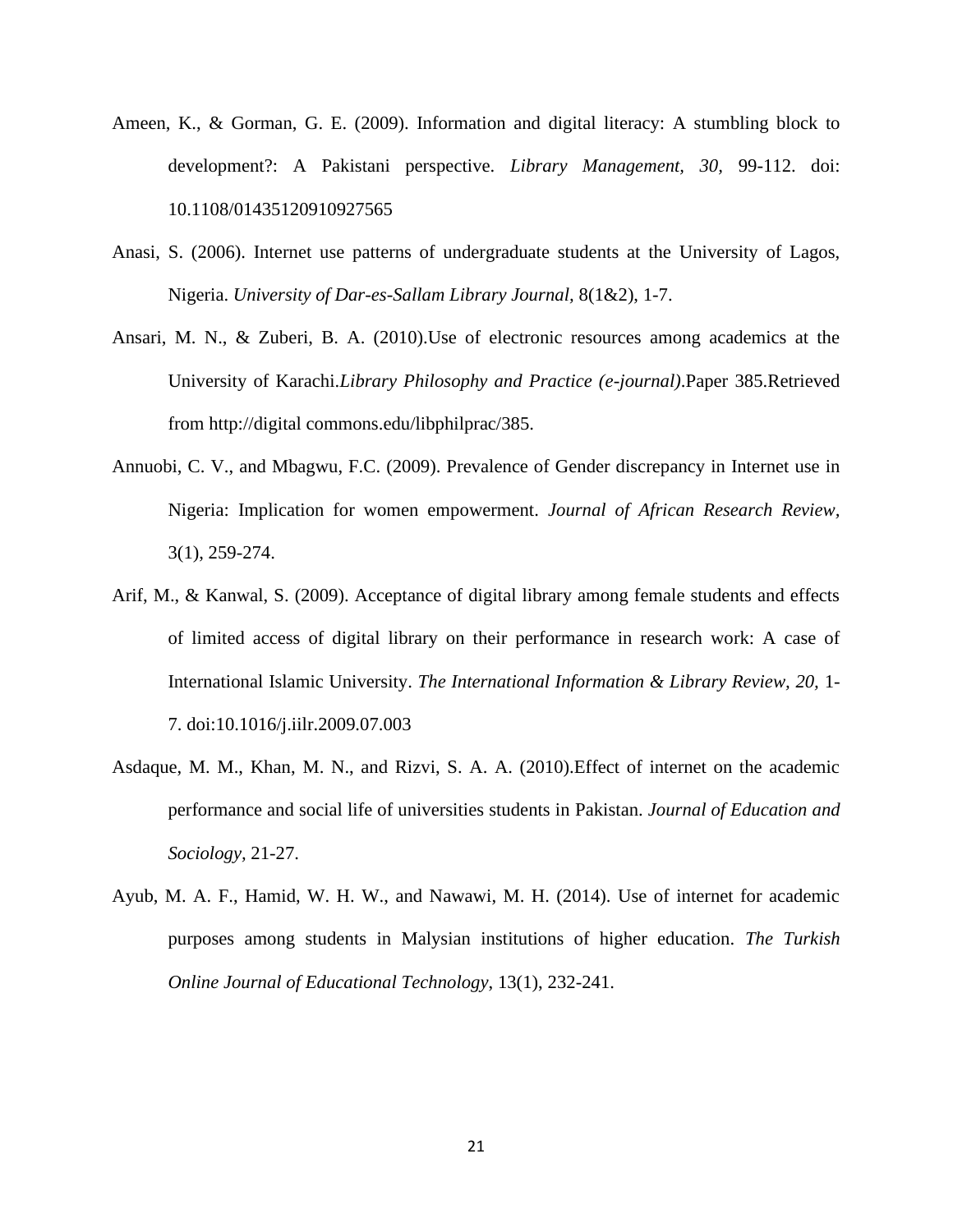- Bashir, S, Mahmood, k., and Shafique, F. (2008). Internet students among university students: A survey in the University of the Punjab, Lahore*. Pakistan Journal of Library & Information Science (PJLIS), 9, 49-65*.
- Bashir, S. (2006). *Internet Service offered by Punjab University Library Digital Lab Unit: A Case Study*. Unpublished master thesis presented at University of the Punjab.
- Bhatti, R. (2010). An evaluation of user-education programmes in the university libraries of Pakistan. *Library Philosophy and Practice (e-journal)*.Paper 316. Retrieved from http://digital commons.edu/libphilprac/316.
- Brosnan, M., & Lee, W. (1998). A cross sectional comparison of gender differences in computer attitudes and anxieties: the United Kingdom and Hong Kong*. Computer in Human Behavior,* 14(4), 559-577.
- Brown, J. S. and Adler, R. P. (2008). Minds on fire: Open education, the long tail, and learning 2.0. *EDUCAUSE Review*, 43(1), 16-32.
- Busha, C. H & Harter, S. P. (1980).*Research methods in librarianship: Techniques and interpretations*. New York: Academic Press.
- Coniglio, M. A, et.al.(2012). A pilot study of Internet usage patterns in a group of Italian university students. *Italian Journal of Public Health*, 9(2), 67-72.
- Dange, J. K. (2010). Post graduate students computing confidence, computer and internet usage at KUVEMPU University. *International Journal of Instruction,* 3(2), 39-51.
- Ford, N., & Miller, D. (1996). Gender differences in internet perceptions and use. *Aslib Proceedings*, 48(7/8), 183-192.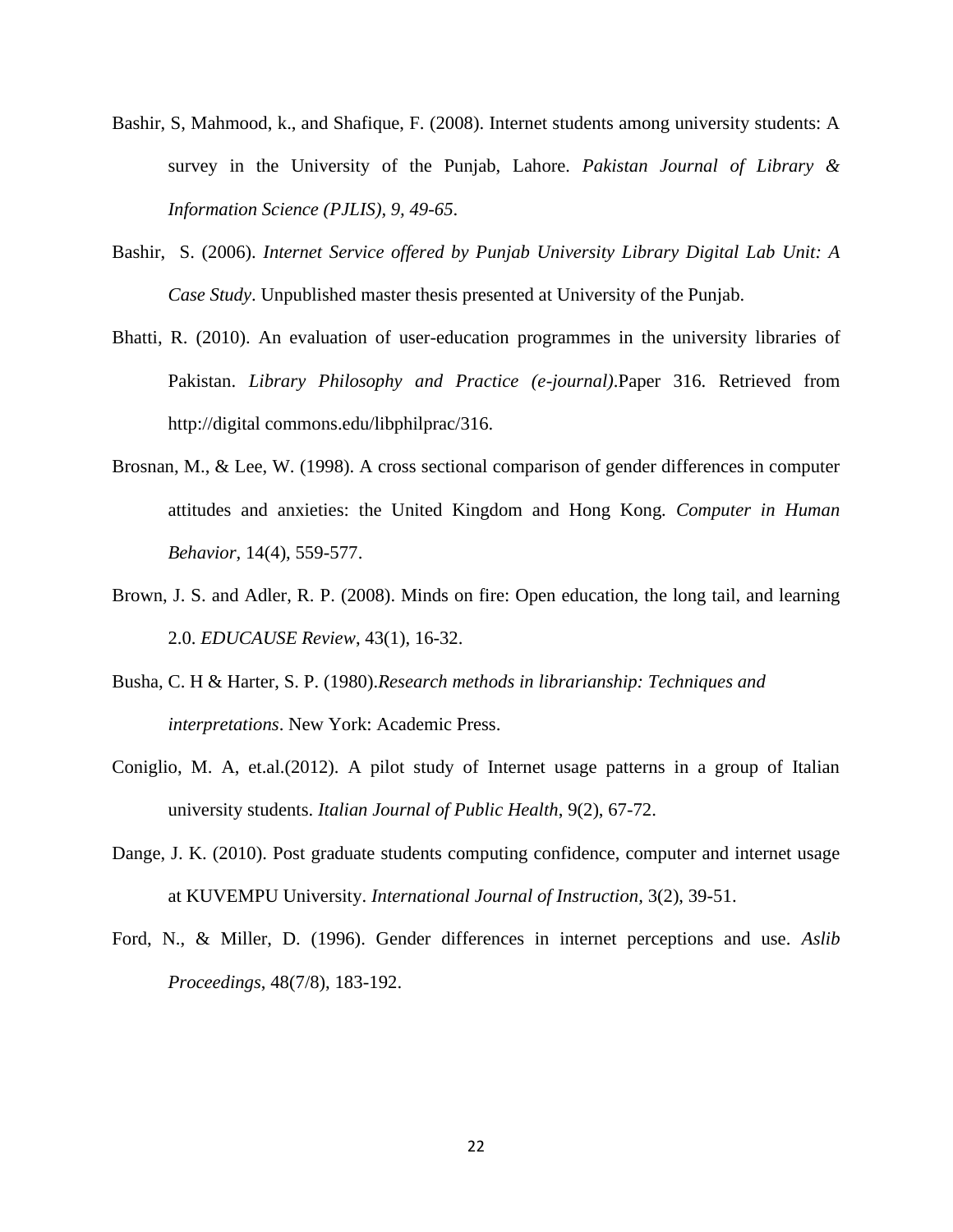- Helton, B. (2011). The effects of facebook habits on academic success. Journal of Undergraduates Research, 1-9. Retrieved from: [http://www.lagrange.edu/pdf/citations/2011/19\\_Helton\\_Psychology.pdf](http://www.lagrange.edu/pdf/citations/2011/19_Helton_Psychology.pdf)
- Higher Education Commission (2012a). *PM Nawaz Sharif Free Lap Top Scheme. Distribution on 2nd June, 2014***.** Retrieved from[:http://www.sialtv.pk/pm-nawaz-sharif-laptop-scheme](http://www.sialtv.pk/pm-nawaz-sharif-laptop-scheme-distribution-on-2nd-june-2014.html)[distribution-on-2](http://www.sialtv.pk/pm-nawaz-sharif-laptop-scheme-distribution-on-2nd-june-2014.html)<sup>nd</sup>-june-2014.html Dated: August 5, 2014.
- Khan, S. A., Bhatti, R., & Khan, A. A. (2011). Use of ICT by students: a survey of faculty of education at IUB. *Library Philosophy and Practice.* Available at: [http://digitalc](http://digital/)ommons.unl.edu/libphilprac/
- Khan, A., & Ahmed, S. (2013). The impact of digital library resources on scholarly communication: Challenges and opportunities for university libraries in Pakistan. *Library Hi Tech News, 30,* 12-29. doi: 10.1108/LHTN-07-2013-0046
- Kirkup, G. (1995). Gender issues and learning technologies. *British Journal of Educational Technology*, 26(3), 218-229.
- Koh, E. T., & Owen, W. L. (2000).*Introduction to nutrition and health research*. Norwell: Kluwer Academic Publications.
- Leiner, B. M. et al. (2015). *Brief History of Internet*. Retrieved from: [www.internetsociety.orgD](http://www.internetsociety.org/)ated: March 20<sup>th</sup>, 2015.
- Malik, A. and Mahmood, K. (2009). Web search behavior of university students: A case at university of the Punjab. *Webology*, 6(2), 23-33. Retrieved from: [www.webology.org/2009/v6n2/970.html.](http://www.webology.org/2009/v6n2/970.html)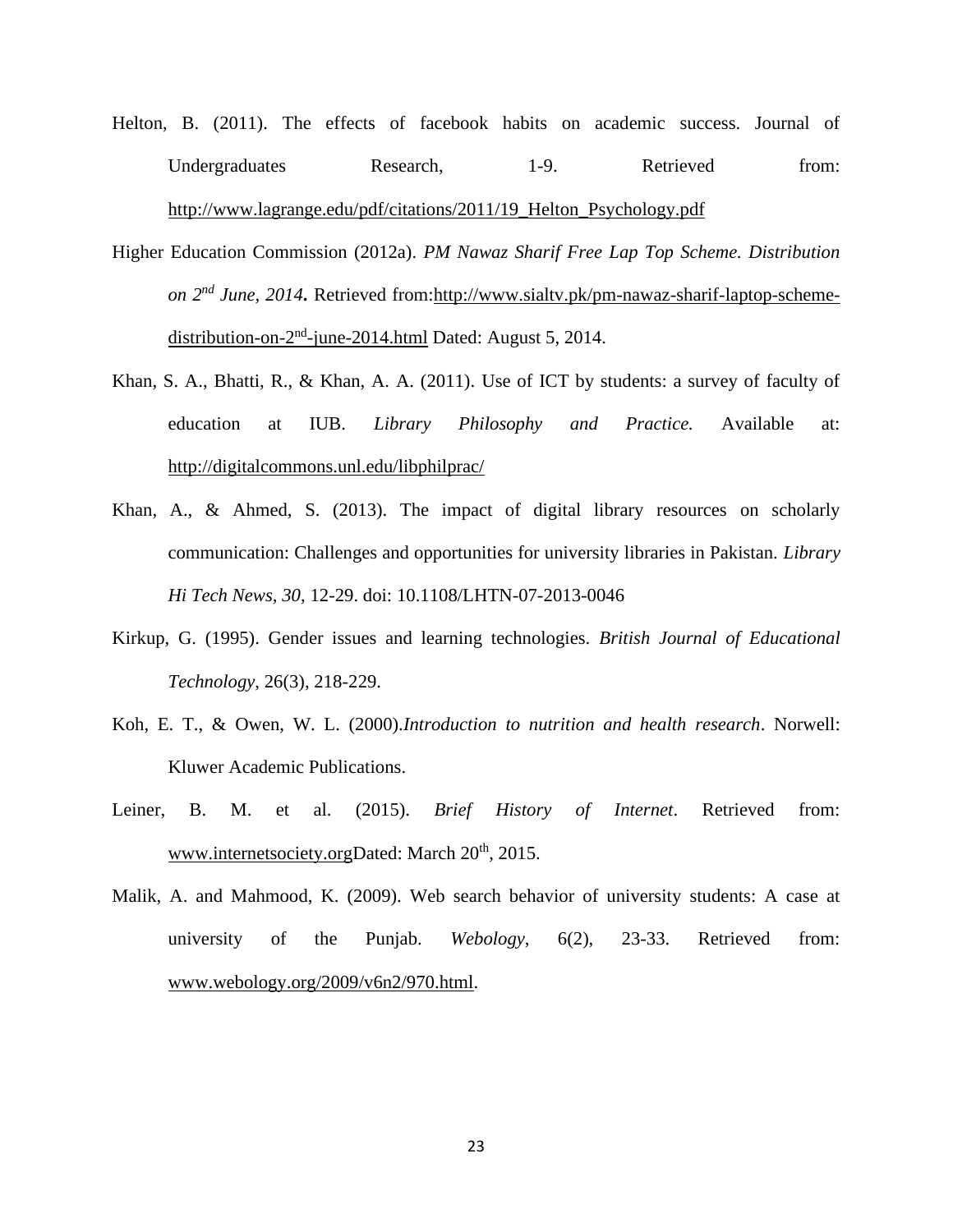- Mishra, S. et al., (2014). The impact of internet addiction on university students and its effect on subsequent academic success: a survey based study. *Issues in Information System,* 15(1), 344-352.
- Muniandy, B. (2010). Academic use of internet among undergraduate students: A preliminary case study in a Malaysian University. *International Journal of Cyber Sociology and Education,* 3(2), 171-178.
- Niaz, U. (2012). Addiction with internet and mobile: An overview. *Journal of Pakistan Psychiatric Society,* 5(2), 72-78.
- Omotayo, B.O. (2006). A survey of Internet access and usage among undergraduates in an African University. *The International Information and Library Review,* 38(4), 215-224.

Pakistan (2015). Available at:<http://pern.edu.pk/index.php/pern-services.html>

- Pee, Q. T. (2009).*The Relationship between Internet Addiction and Academic Performance among Students in University Technology Malaysia*. Master thesis presented at the University Technology Malaysia.
- Powell, R. R. & Connaway, L. S. (2004).*Basic Research Methods for Librarians* (4<sup>rth</sup>ed). London: Published by Libraries Unlimited.
- Purushothaman, A. (2013). *Empowering women through learning the Internet*. An ethnographic research project to address the second order digital divide at Alborg University Denmark.
- Rafiq, M. & Ameen, K. (2012). Use of digital media and demand for digitized contents in higher education sector of Pakistan. *The International Information & Library Review*, 44,116- 122.
- Renuka, S., & Gurunathan, D. (2017). Usage of internet for academic purposes by undergraduate students. *Journal of Advanced Pharmacy Education & Research*, 7(1), 18-21.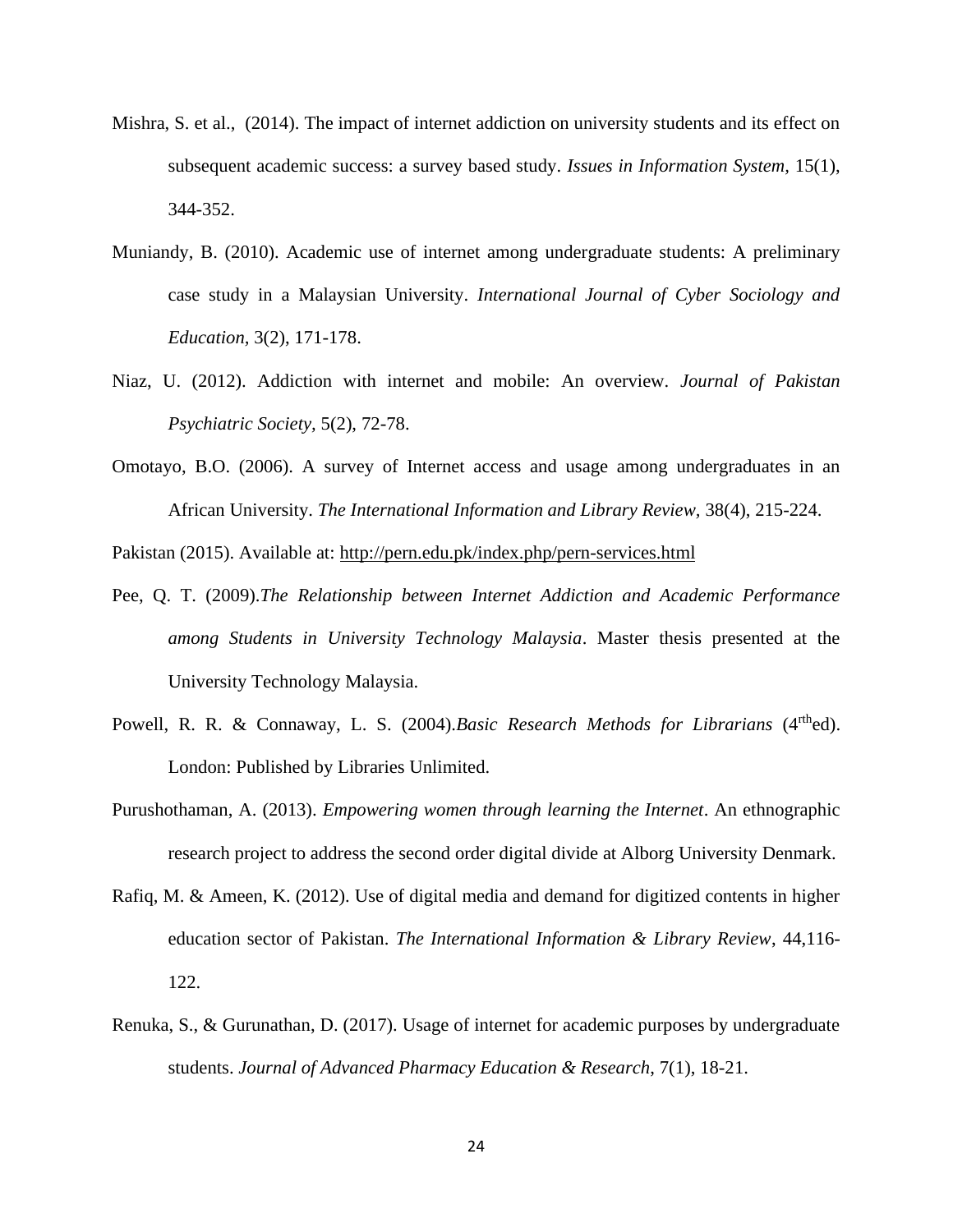- Rosen, D., Stefanone, M.A., & Lackaff, D. (2010). Online offline social networks: Investigating culturally-specific behavior and satisfaction. *Proceeding of 43rd Hawawai International Conference on System Science-2010 at Hawai*.
- Saghir, A, Ashfaq, M., & Noreen, A. (2009).Gender and information and communication technologies (ICT'S). *The Journal of Animal and Plant Sciences,* 19(2), 94-97.
- Saisan, J. et al. (2013). Internet and computer addiction: Signs, symptoms and treatment. Helpguide.org, retrieved from[:http://www.helpguide.org/mental/internet\\_cybersex\\_addiction.htm on Feb 16,](http://www.helpguide.org/mental/internet_cybersex_addiction.htm%20%20%20%20on%20Feb%2016) 2015.
- Schonfeld, R. C. & Guthrie, K. M. (2007). The changing information needs of faculty. *Education Review*, 42(4), 8-9.
- Shashaani, L. (1997). Gender differences in computer attitudes and usage among college students. *Journal of Educational Computing Research*, 16(1), 37-51.
- Sheikh, R. A., Ismail, M., Khan, G., and Khan, A. (2013). Online information use: An evaluative study of Internet use by students of the University of Peshawar. *Peshawar University Teachers Association Journal* (*PUTAJ)*. 20, 313-320.
- Sheikh, H. (2013). Pakistan internet use survey 2013; Express Tribune and Express Urdu Newspapers. Retrieved from:http//www.zindaimage.com/2013/08/22/pakstan-internetuse-survey-2013-express-tribune-and-express-urdu/
- Shen, K. N., & Khalifa, M. (2010). Facebook usage among Arabic college students: Preliminary findings on gender differences. *International Journal of e-Business Management,* 4(1), 53-65.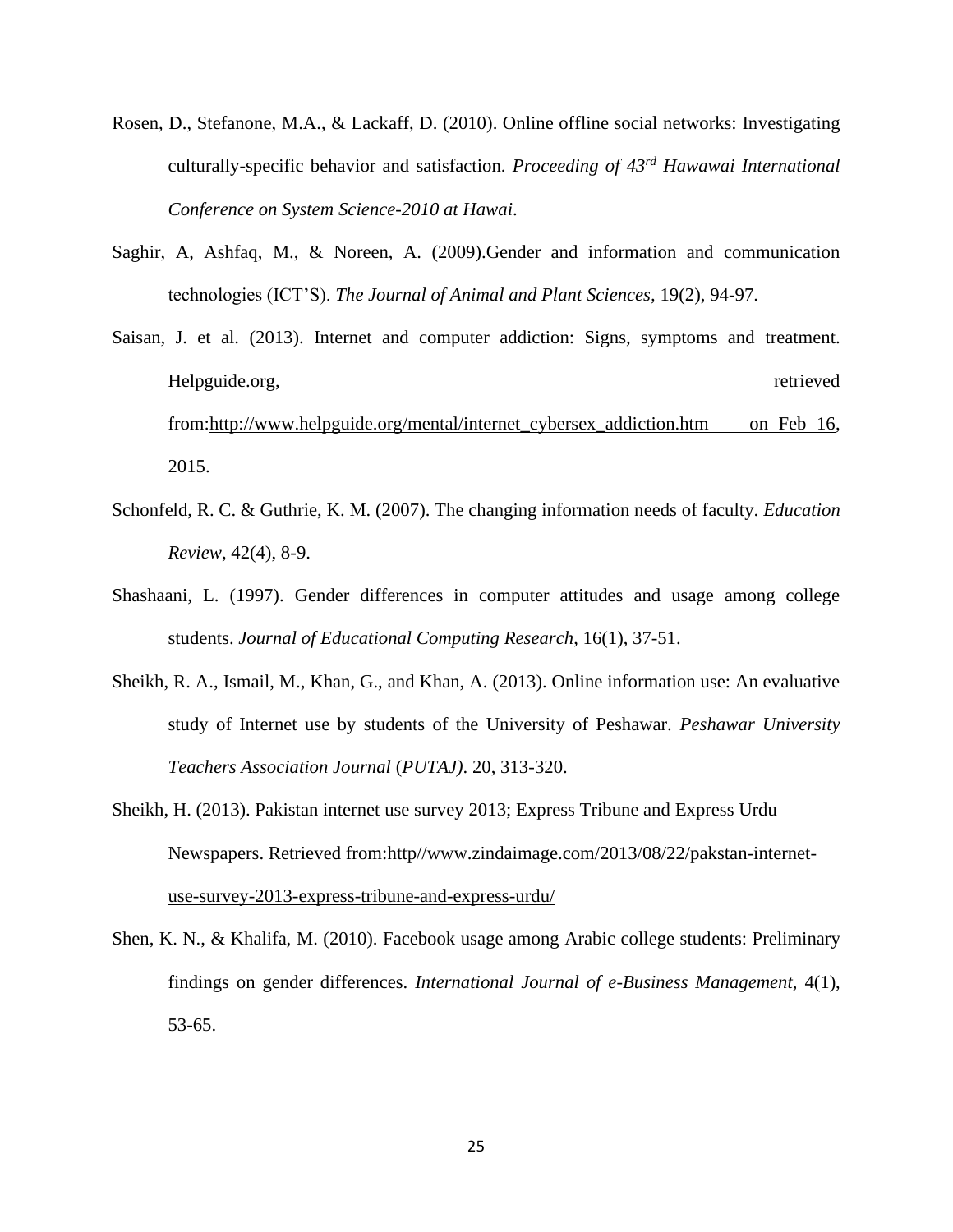- Tella, A. (2007).University of Botswana undergraduates' uses of the internet: Implications on academic performance. *Journal of Education Media & Library Sciences*, 45(2), 161-185.
- Thanuskodi, S. (2011a). Internet use among faculty members and the students in the professional college at Tiruneleveli region: An analytical study. *Educational Research,* 2 (13), 1868- 1875.
- Trent, D. (2001). *Welcome to Cyberschool.* New York: Rowan & Littlefield Publishers, Inc.
- Ullah, M. (2007).Use of Internet by medical postgraduate trainees. *Pakistan Library & Information Science Journal, 38,* 16-20.
- Usman, N. H., Alvi, M., and Shafeq, S. M. (2014).Relationship between internet addiction and academic performance among undergraduate students.*Procedia Social and Behavioral Science,* 114, 845-851. Retrieved from: [www.sciencedirect.com](http://www.sciencedirect.com/) .
- Wanakak, K. (2011). Internet use and its impact on secondary school students in Chiang Mai, Thailand. Ph. D dissertation submitted at Edith Cowan University, Thailand.
- Warraich, N. F., & Ameen, K. (2010). Perceptions of LIS professionals regarding use of Pakistan National Digital Library databases. *The Electronic Library, 28,* 108-121. doi: 10.1108/02640471011023414
- Warraich, N. F., & Tahira, M. (2009). HEC National Digital Library: Challenges and opportunities for LIS professionals in Pakistan. *Library Philosophy and Practice*. Retrieved from http://www.webpages.uidaho.edu/
- Watson, M. D. (2005). Pedagogy before technology: Re-thinking the relationship between ICT and teaching. *Education and Information Technology,* 6(4), 252-266.
- Yousaf, Z. (2012). The use of internet by youngsters of Gujarat city (Pakistan)*. New Media Mass Communication*, 4, 26-36.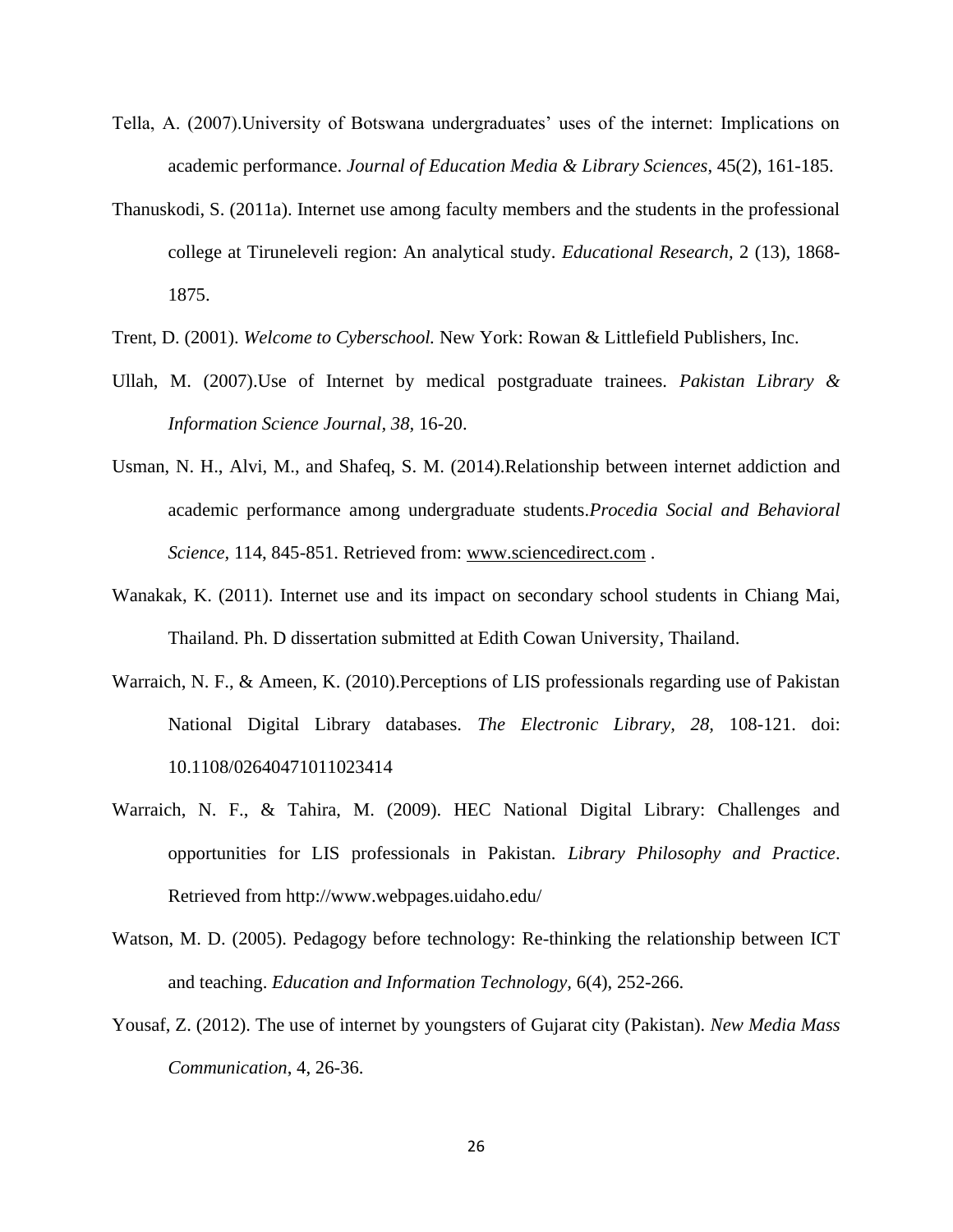Youssef, A. B. and Dahmani, M. (2008). The impact of ICT on students performance in higher education: Direct effects, indirect effects and organizational change. 5(1), 45-56.

Table 1, Population in Five Social Sciences Disciplines in the Selected Universities

| <b>University</b><br>of Peshawar | University of<br><b>Malakand</b> | University of<br><b>Mansehra</b> | Gomal<br>University, D.I.<br><b>Khan</b> | <b>AWKU</b><br><b>Mardan</b> | <b>Total</b> |
|----------------------------------|----------------------------------|----------------------------------|------------------------------------------|------------------------------|--------------|
| 336                              | 329                              | 240                              | 270                                      | 260                          | 1435         |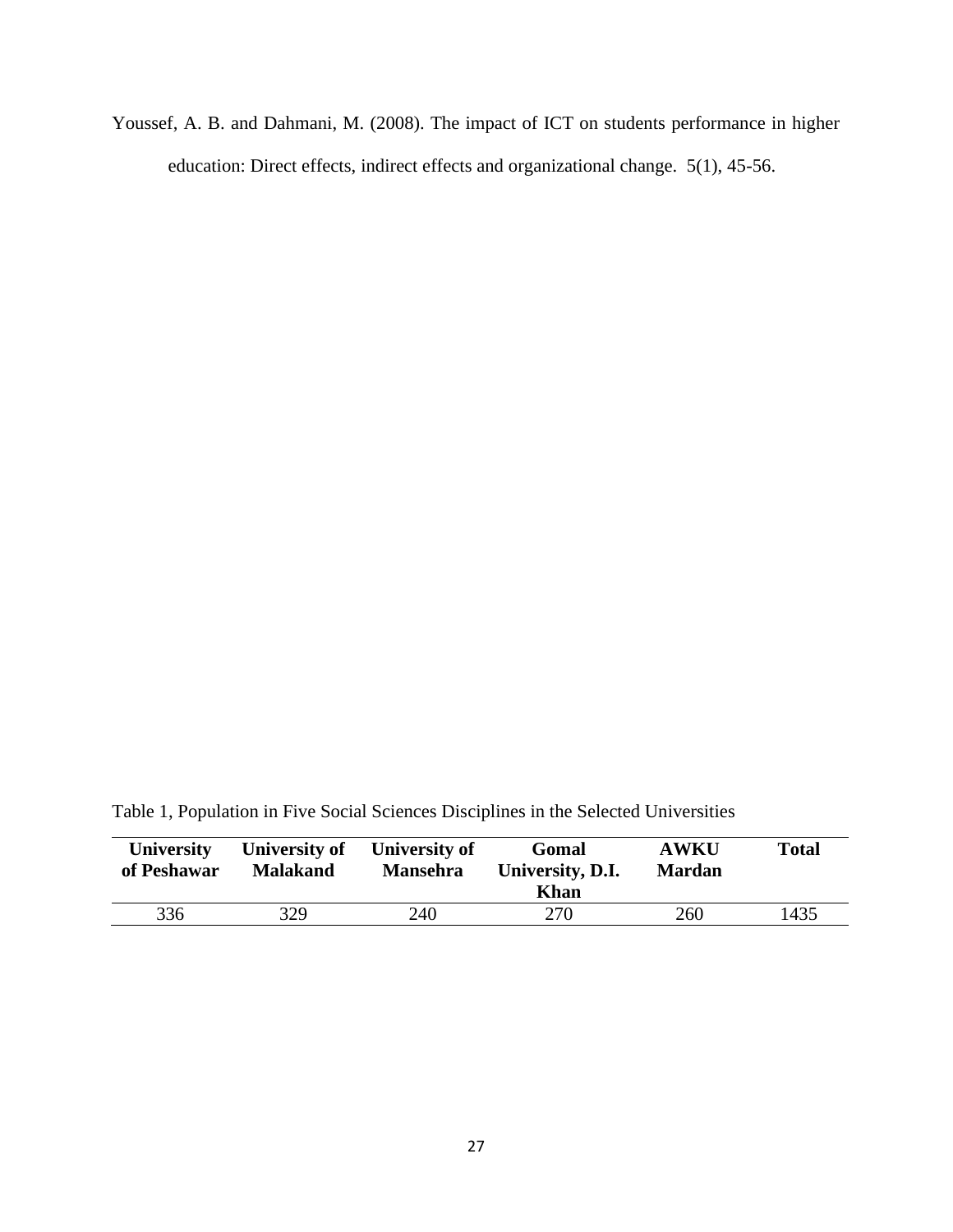|                         |     | University of University University of<br>Peshawar of Malakand Mansehra |     | Gomal<br>University,<br>D.I. Khan | <b>AWKU</b><br><b>Mardan</b> | <b>Total</b> |
|-------------------------|-----|-------------------------------------------------------------------------|-----|-----------------------------------|------------------------------|--------------|
| <b>Total Population</b> | 336 | 329                                                                     | 240 | 270                               | 260                          | 1435         |
| Sample<br>calculated    | 71  | 70                                                                      | 51  | 57                                | 54                           | 303          |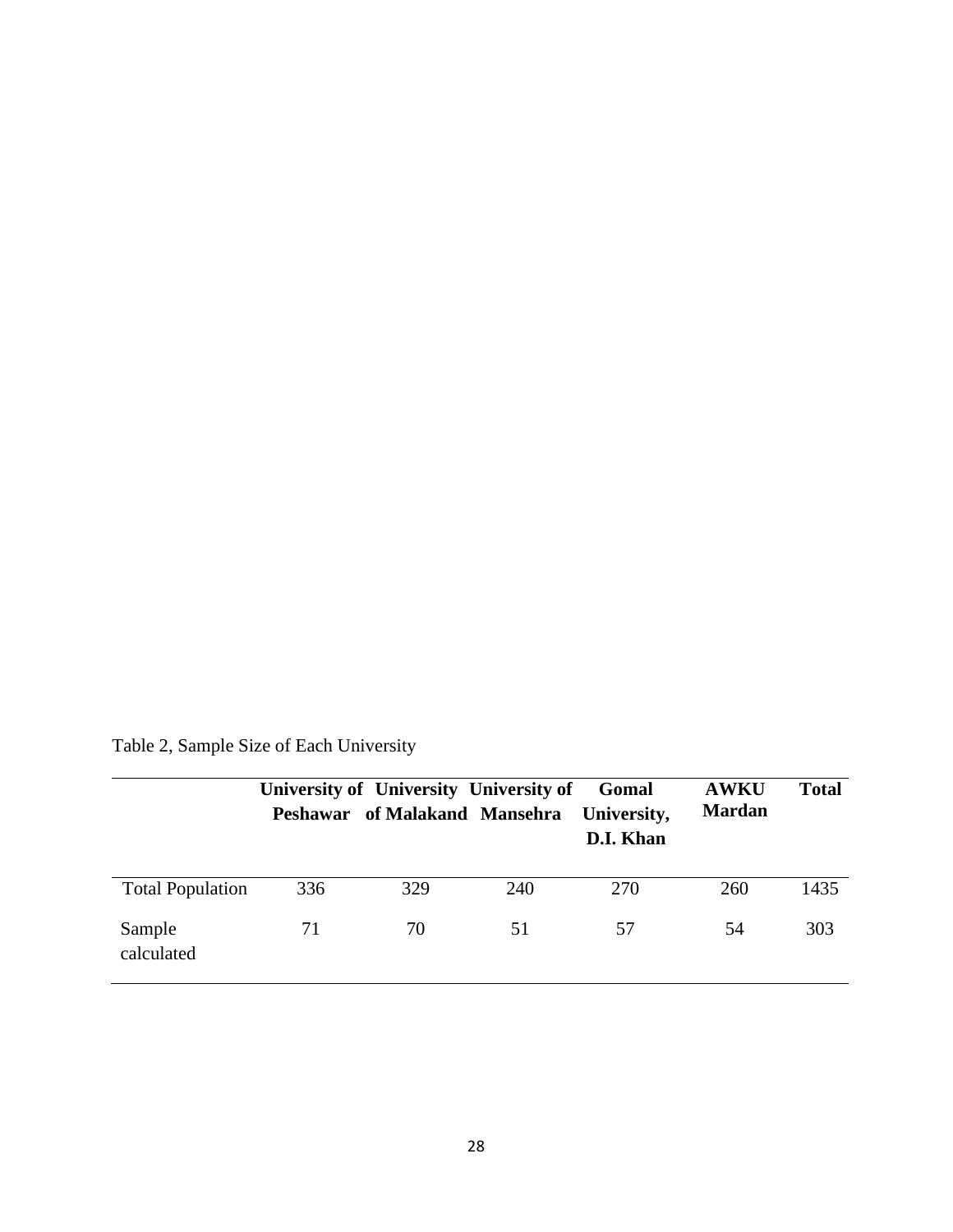| Group                   | <b>Frequency</b> | Percentage |
|-------------------------|------------------|------------|
| Gender                  |                  |            |
| Male                    | 137              | 68.5%      |
| Female                  | 63               | 31.5%      |
| <b>Ownership of PCs</b> |                  |            |
| Yes                     | 134              | 67%        |
| N <sub>o</sub>          | 66               | 33%        |
| Age                     |                  |            |
| Up to 20 years          | 31               | 15.5%      |
| $21-23$ Years           | 91               | 45.5%      |
| 24-26 Years             | 64               | 32%        |
| $27+Years$              | 14               | 7%         |
| <b>CGPA</b>             |                  |            |
| $2.0 - 2.50$            | 23               | 11.5%      |
| $2.51 - 3.0$            | 60               | 30%        |

Table 3, Frequency wise Distribution of Gender, Ownership of PCs, Age, CGPA, Internet use experience and Importance of internet use experience (N=200)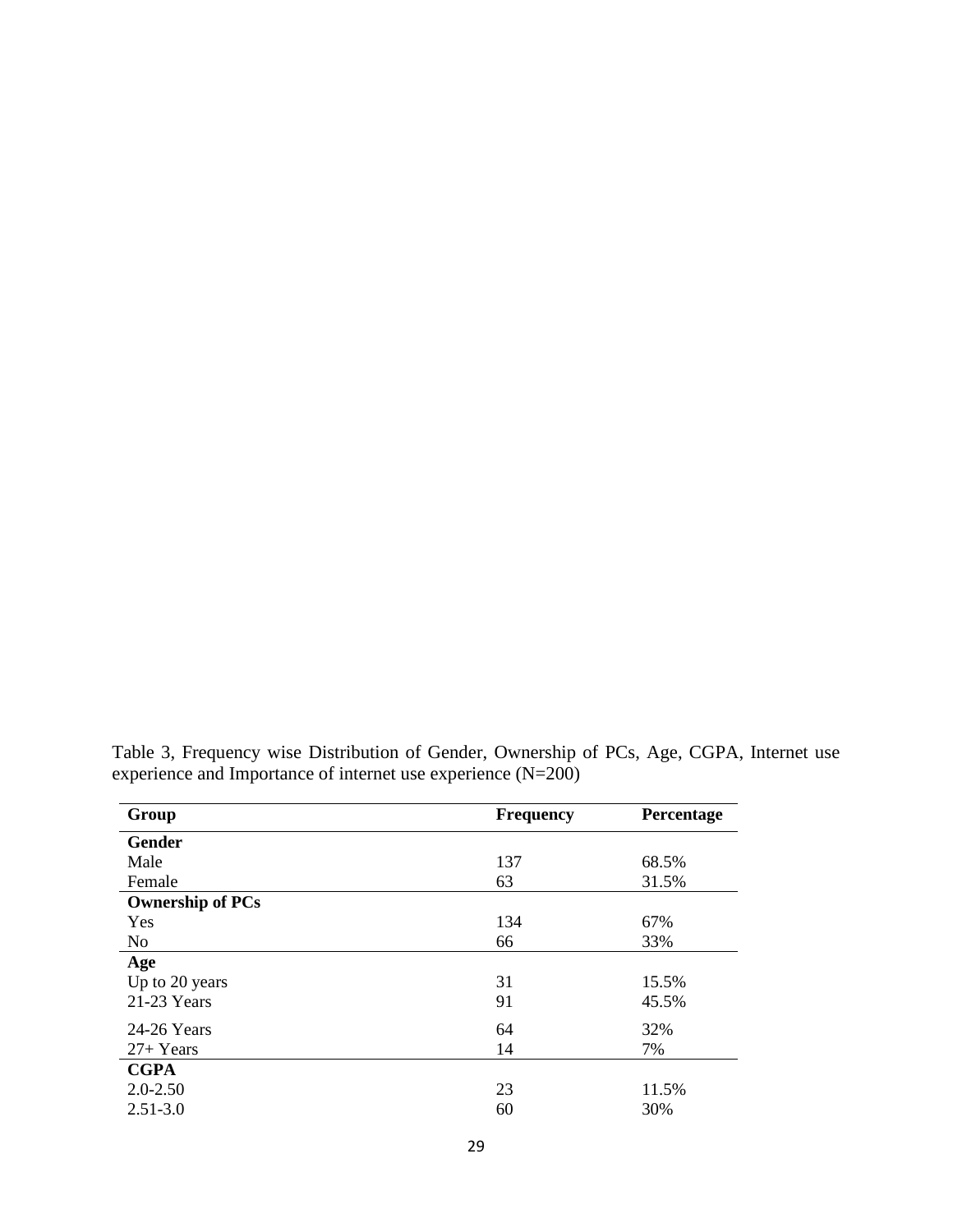| $3.01 - 3.50$                              | 87  | 43.5% |
|--------------------------------------------|-----|-------|
| $3.51 - 4.0$                               | 30  | 15%   |
| <b>Internet use Experience</b>             |     |       |
| 1 Years                                    | 17  | 8.5%  |
| 2 Years                                    | 38  | 19%   |
| 3 Years                                    | 58  | 29%   |
| 4 Years                                    | 67  | 33.5% |
| $4 + Years$                                | 20  | 10%   |
| <b>Importance of internet use training</b> | 168 | 84%   |

Table 4, Student's Internet Use Purposes

**Internet use purposes Mean Standard**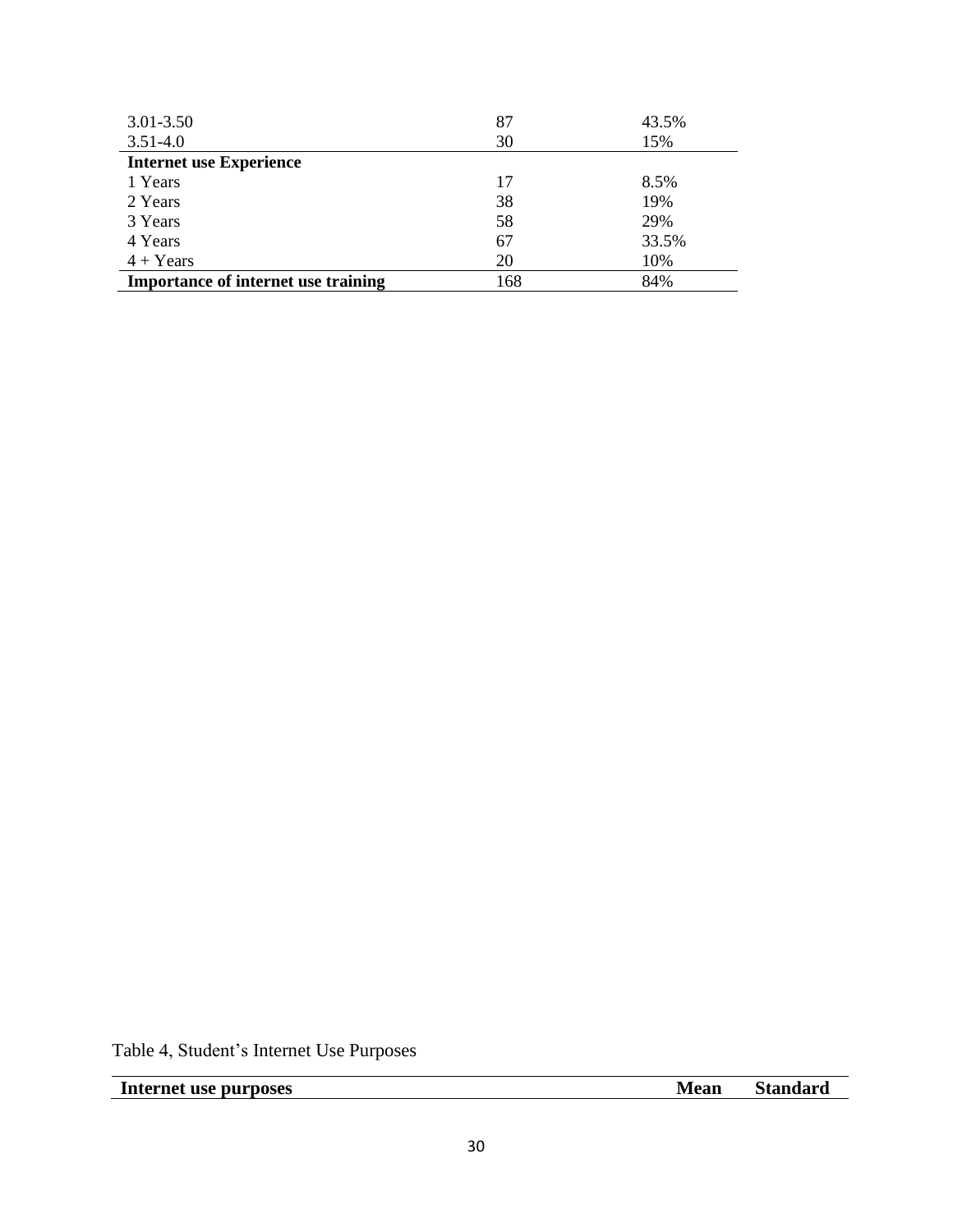|              |                                                                                                                                                                                                                    |      | <b>Deviation</b> |
|--------------|--------------------------------------------------------------------------------------------------------------------------------------------------------------------------------------------------------------------|------|------------------|
| $\mathbf{1}$ | E-mail                                                                                                                                                                                                             | 4.05 | .689             |
| 2            | Use Social Networking Sites (Facebook, Myspace, Meet me<br>$etc.$ )                                                                                                                                                | 4.04 | .811             |
| 3            | Complete assignments/research projects (download and consult<br>free academic e-resources: e-books/journal's articles/thesis and<br>dissertations/manuscripts/technical reports/ indexes and abstracts<br>$etc.$ ) | 4.04 | .824             |
| 4            | Chat with friends and family members                                                                                                                                                                               | 3.95 | .864             |
| 5            | Watching movies/dramas/shows/photographs                                                                                                                                                                           | 3.92 | .884             |
| 6            | To search for admissions and scholarships                                                                                                                                                                          | 3.86 | .886             |
| 7            | Read e-newspapers and general magazines                                                                                                                                                                            | 3.86 | .855             |
| 8            | Download software                                                                                                                                                                                                  | 3.83 | .932             |
| 9            | Watching and listening music (Audio Visual)                                                                                                                                                                        | 3.80 | .940             |
| 10           | <b>Watching sports</b>                                                                                                                                                                                             | 3.61 | 1.155            |
| 11           | Playing games                                                                                                                                                                                                      | 3.45 | 1.129            |
| 12           | Chatting with the purpose to communicate academic information<br>with teachers/supervisors/colleagues                                                                                                              | 3.40 | 1.037            |
| 13           | Search for jobs                                                                                                                                                                                                    | 3.21 | 1.070            |
| 14           | Spend leisure time                                                                                                                                                                                                 | 3.15 | 1.149            |
| 15           | Use on-line shopping and trading websites                                                                                                                                                                          | 3.03 | .995             |
| 16           | See weather reports                                                                                                                                                                                                | 2.80 | 1.150            |

Scale: Strongly disagree=1, Disagree=2, No opinion=3, Agree=4, Strongly agree=5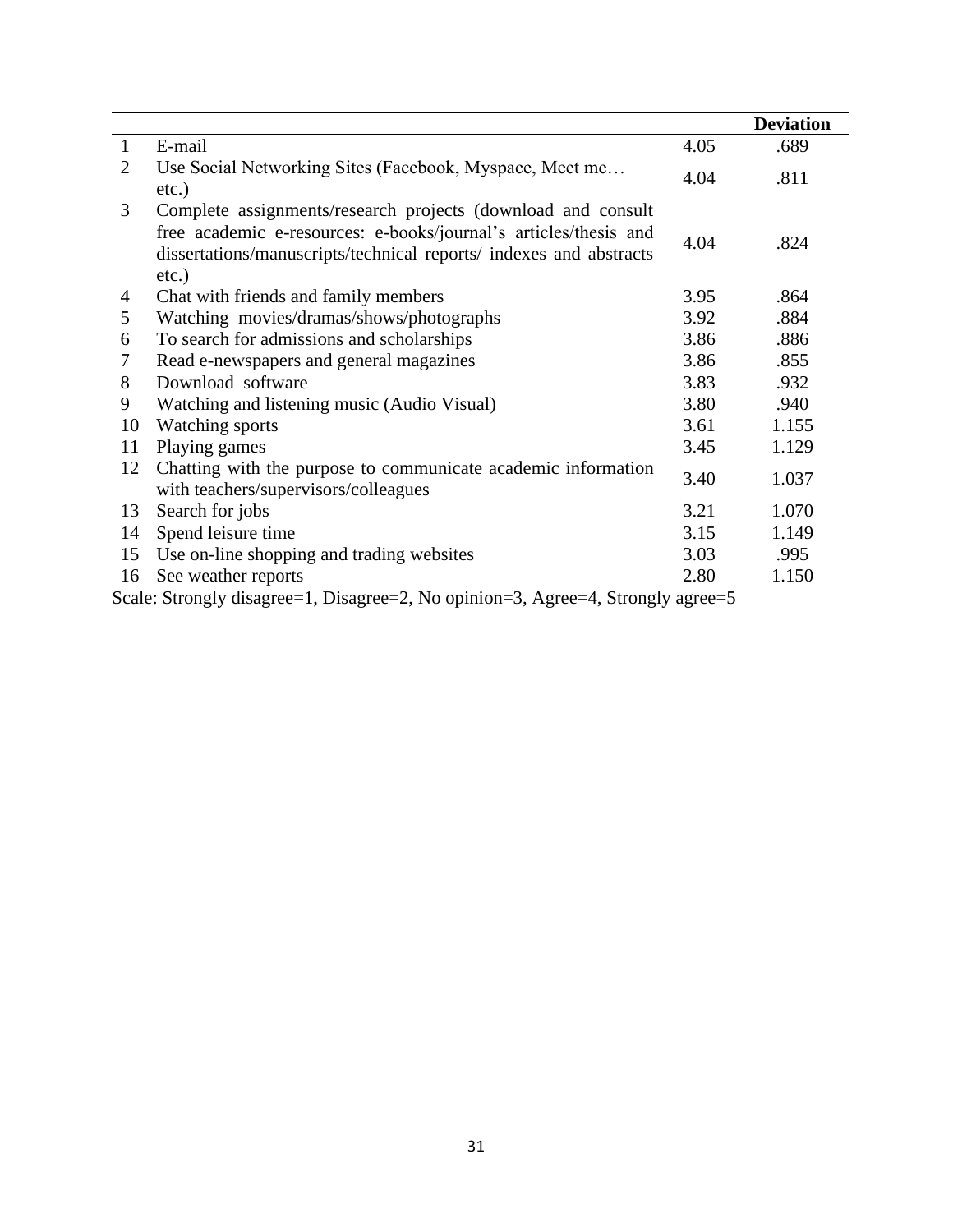|                | Information sources and activities available on the internet                      | <b>Mean</b> | <b>Standard</b><br><b>Deviation</b> |
|----------------|-----------------------------------------------------------------------------------|-------------|-------------------------------------|
| $\mathbf{1}$   | Electronic encyclopedias, dictionaries and other<br>electronic reference material | 4.26        | .798                                |
| $\overline{2}$ | Search engines                                                                    | 4.12        | .689                                |
| 3              | E-mailing                                                                         | 4.08        | .817                                |
| $\overline{4}$ | <b>Online Chat</b>                                                                | 3.86        | .800                                |
| 5              | Social Networking Sites (SNS) (Facebook, Twitter etc.)                            | 3.85        | .804                                |
| 6              | <b>HEC Digital Library databases</b>                                              | 3.83        | .809                                |
| $\tau$         | Photographs and images                                                            | 3.80        | .897                                |
| 8              | Audio-visual resources                                                            | 3.78        | .882                                |
| 9              | Speeches and lectures available on Youtube                                        | 3.63        | 1.122                               |
| 10             | Online music                                                                      | 3.63        | .984                                |
| 11             | <b>Sports</b>                                                                     | 3.43        | .980                                |
| 12             | Research papers delivered in seminars, conferences and<br>workshops               | 3.38        | 1.056                               |
| 13             | Electronic newspapers & magazines                                                 | 3.33        | 1.056                               |
| 14             | Presentations available on Slide-share                                            | 3.32        | 1.083                               |
| 15             | Electronic theses and dissertations                                               | 3.13        | 1.118                               |
| 16             | Online movies/dramas/shows                                                        | 3.10        | 1.130                               |
| 17             | Indexes and abstracts                                                             | 3.02        | 1.143                               |
| 18             | Using blogs, wikis, RSS and Tumblrs                                               | 2.99        | 1.147                               |
| 19             | Free online databases                                                             | 2.98        | .888                                |
| 20             | Free software                                                                     | 2.94        | .753                                |
| 21             | Free e-books                                                                      | 2.82        | 1.018                               |
| 22             | <b>Technical reports</b>                                                          | 2.43        | 1.109                               |
| 23             | Online cloud storage (Sky drive, Google drive, One drive)                         | 2.29        | 1.080                               |

Table 5, Students Use Frequency of Internet Resources and Activities

Scale: Never=1, Rarely=2, Occasionally=3, Frequently=4, Very frequently=5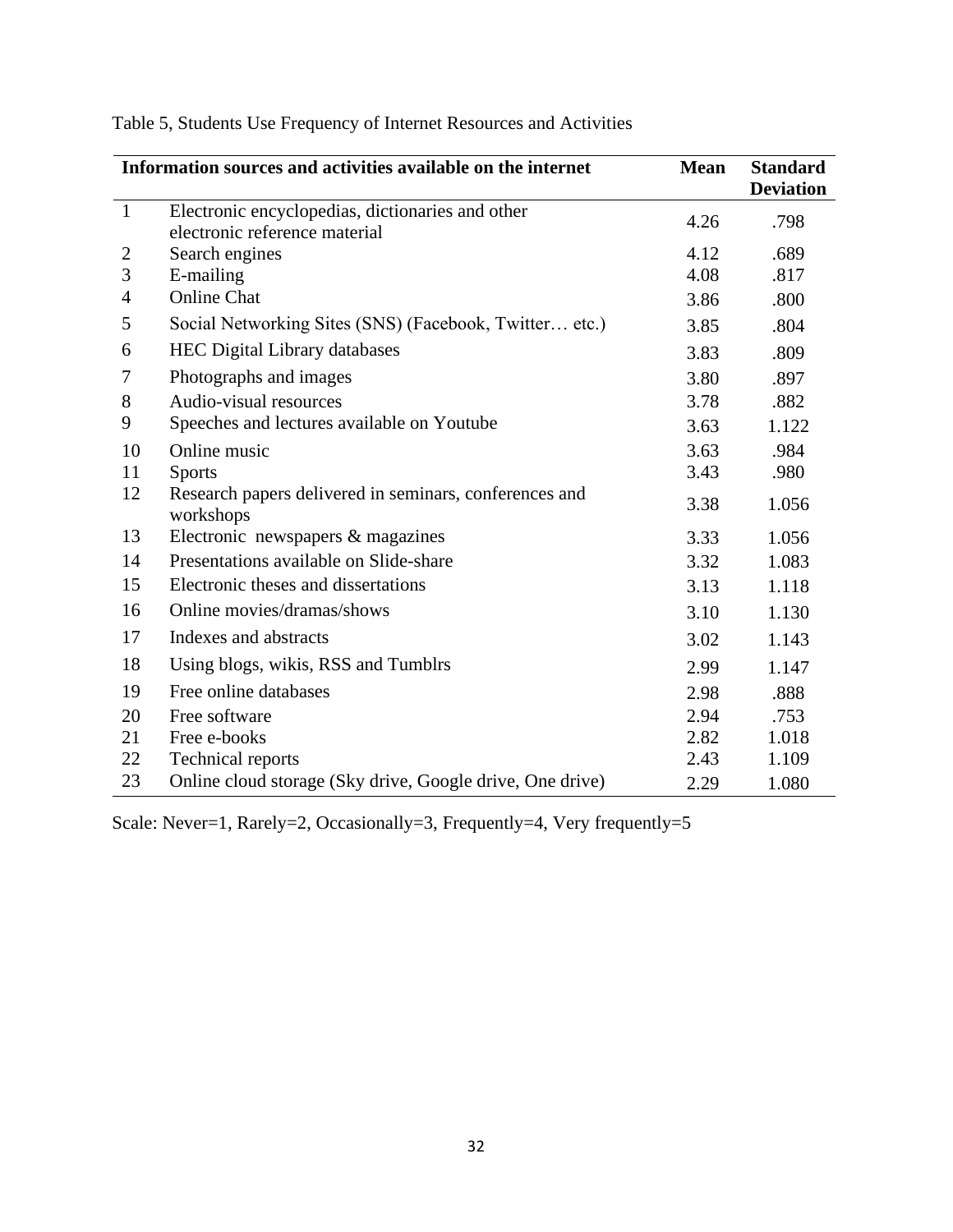|                | Information resources and activities on the internet      | <b>Mean</b> | <b>Standard</b>  |
|----------------|-----------------------------------------------------------|-------------|------------------|
|                |                                                           |             | <b>Deviation</b> |
| $\mathbf{1}$   | Electronic encyclopedias, dictionaries and other          | 4.54        | .542             |
|                | electronic reference material                             |             |                  |
| $\overline{c}$ | Social Networking Sites (SNS) (Facebook, Twitter etc.)    | 4.05        | .849             |
| 3              | Audio-visual resources                                    | 3.94        | .919             |
| $\overline{4}$ | Speeches and lectures available on YouTube                | 3.90        | 1.020            |
| 5              | Electronic newspapers & magazines                         | 3.90        | .846             |
| 6              | Electronic theses and dissertations                       | 3.90        | .823             |
| 7              | E-mailing                                                 | 3.89        | .936             |
| 8              | Online movies/dramas/shows                                | 3.89        | .881             |
| 9              | Free software                                             | 3.89        | .817             |
| 10             | Search engines                                            | 3.86        | .962             |
| 11             | <b>HEC Digital Library databases</b>                      | 3.86        | .750             |
| 12             | <b>Online Chat</b>                                        | 3.81        | 1.069            |
| 13             | Free e-books                                              | 3.77        | .981             |
| 14             | Research papers delivered in seminars, conferences and    | 3.76        | 1.067            |
|                | workshops                                                 |             |                  |
| 15             | Photographs and images                                    | 3.73        | .981             |
| 16             | Presentations available on Slide-share                    | 3.73        | 1.054            |
| 17             | <b>Sports</b>                                             | 3.72        | 1.023            |
| 18             | Online music                                              | 3.63        | 1.067            |
| 19             | Free online databases                                     | 3.63        | .870             |
| 20             | <b>Technical reports</b>                                  | 3.54        | 1.186            |
| 21             | Indexes and abstracts                                     | 3.19        | 1.060            |
| 22             | Online cloud storage (Sky drive, Google drive, One drive) | 2.86        | 1.083            |
| 23             | Using blogs, wikis, RSS and Tumblr                        | 2.84        | 1.158            |

Table 6, Students Level of Satisfaction Obtained from Internet Resources and Activities available on the Internet

Scale: Very dissatisfied=1, Dissatisfied=2, No opinion=3, Satisfied=4, Very satisfied=5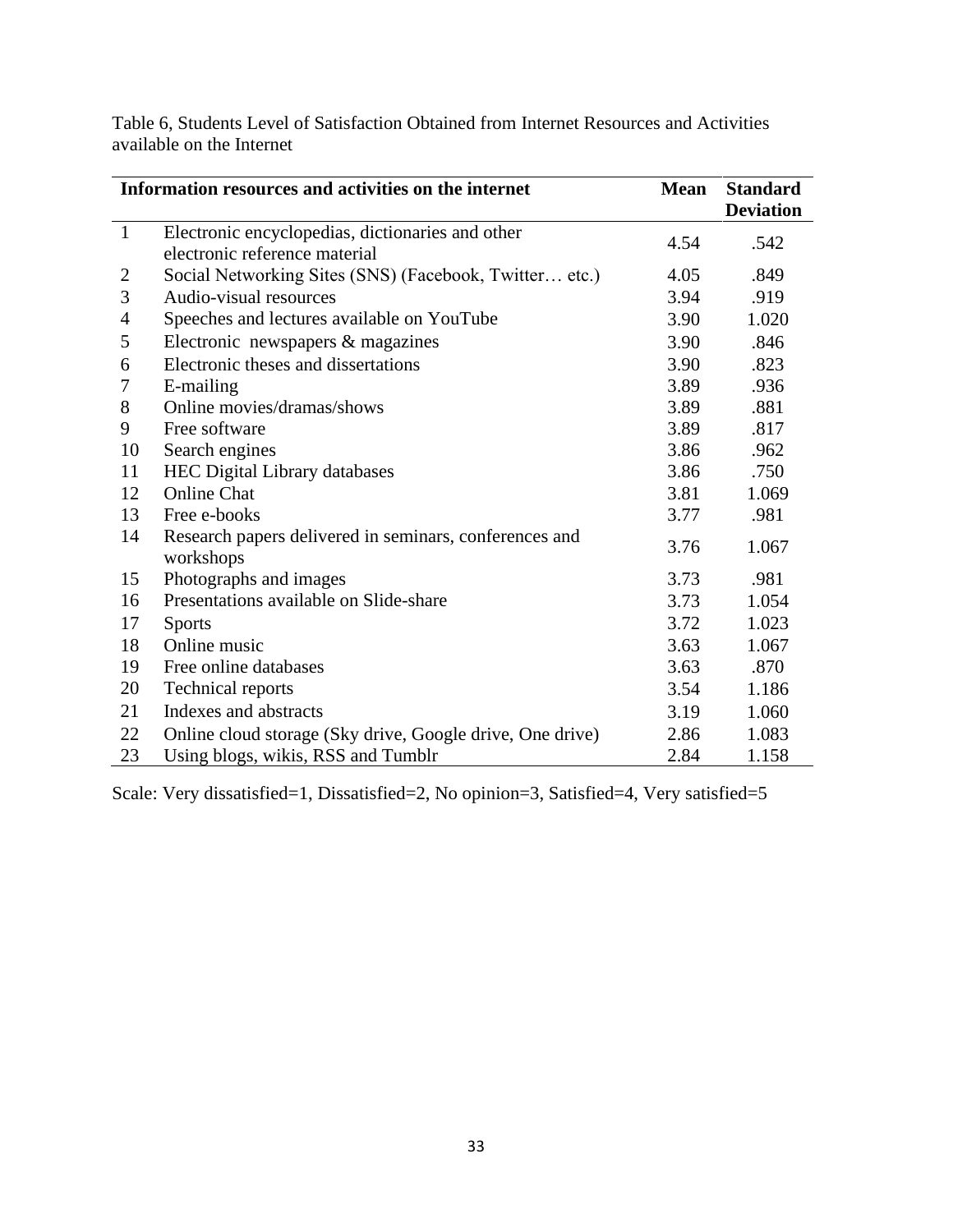|              | <b>Internet Use Skills</b>                                  | <b>Mean</b> | <b>Standard</b>  |
|--------------|-------------------------------------------------------------|-------------|------------------|
|              |                                                             |             | <b>Deviation</b> |
| $\mathbf{1}$ | Using HEC databases to download e-books, journals articles, | 3.86        | .954             |
|              | reports                                                     |             |                  |
| 2            | Using the Social Network Sites (Facebook, MySpace, etc.)    | 3.85        | .912             |
| 3            | Playing online games                                        | 3.84        | .901             |
| 4            | Using E-mail                                                | 3.78        | .809             |
| 5            | Using Search Engines to find information                    | 3.74        | .846             |
| 6            | Online chatting                                             | 3.58        | .956             |
|              | Uploading and downloading of information                    | 3.45        | 1.069            |
| 8            | Using free online databases                                 | 2.77        | 1.167            |
| 9            | Using online directories                                    | 2.76        | 1.108            |
| 10           | Solving computer related problems                           | 2.63        | 1.118            |
| 11           | Using RSS, Wikis, Blogs                                     | 2.61        | 1.088            |
| 12           | Organize and manage files through (Google drive, Sky drive, | 2.55        | 1.021            |
|              | and One drive)                                              |             |                  |
| 13           | Making online shopping and trading                          | 2.54        | .929             |
|              | Scale: Very Low=1, Low=2, Moderate=3, High=4, Very high=5   |             |                  |

Table 7, University Students' Level of Internet Use Skills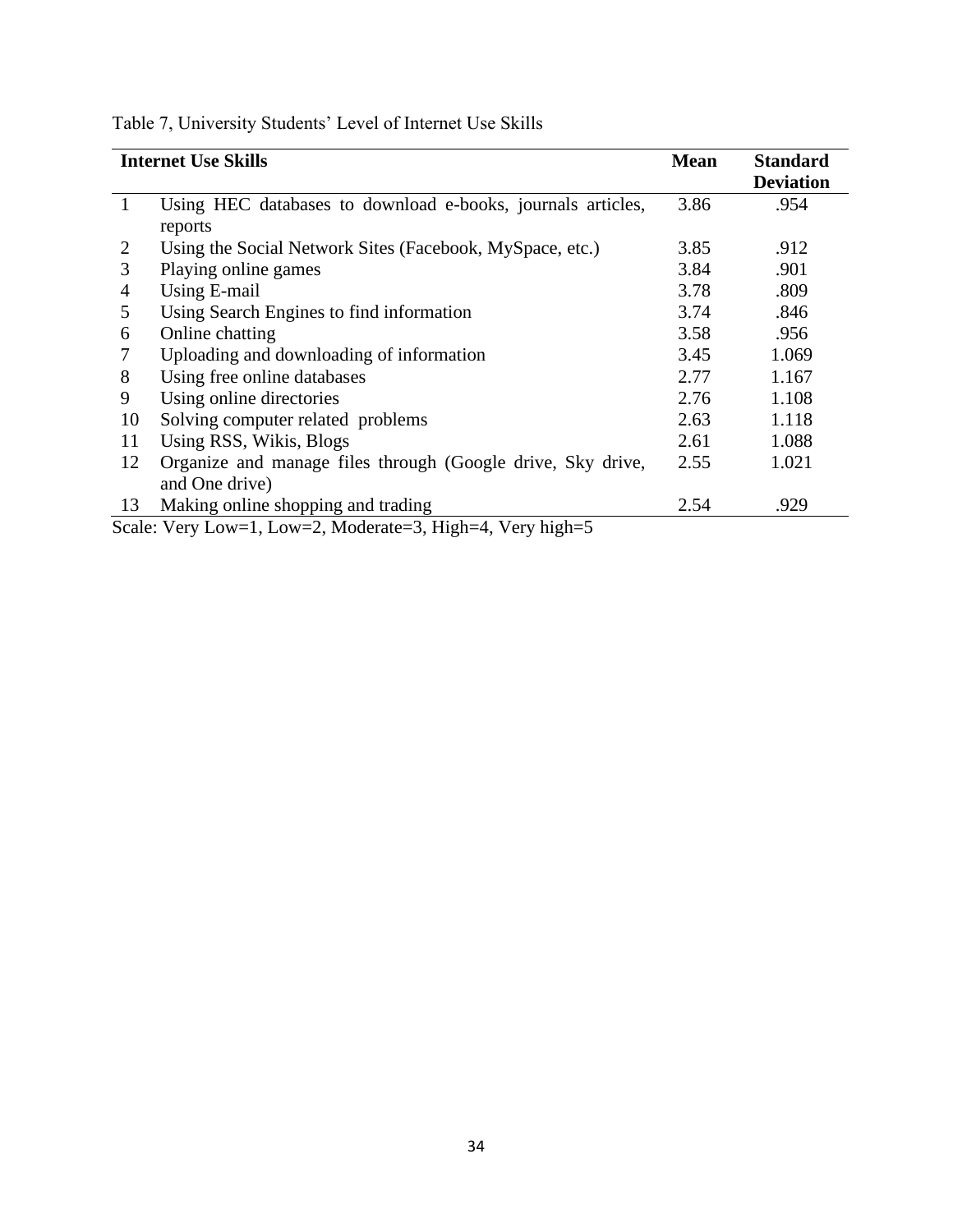|              | <b>Purposes of Internet Use</b>                                     | Spearman's<br><b>Correlation</b> | <b>P-Value</b> |
|--------------|---------------------------------------------------------------------|----------------------------------|----------------|
| $\mathbf{1}$ | Complete assignments/research projects (download & consult          | $-.104$                          | .141           |
|              | free academic e-resources: e-books/journal's articles/thesis and    |                                  |                |
|              | dissertations/manuscripts/technical reports/indexes and abstracts.) |                                  |                |
| 2            | Download software                                                   | $-.075$                          | .293           |
| 3            | E-mail                                                              | $-.067$                          | .343           |
| 4            | Chatting with the purpose to communicate academic information       | .021                             | .765           |
|              | with teachers/supervisors/colleagues                                |                                  |                |
| 5            | To search for admissions and scholarships                           | $-.053$                          | .456           |
| 6            | Use Social Networking Sites (Facebook, Myspace, Meet me             | $-.080$                          | .275           |
|              | $etc.$ )                                                            |                                  |                |
| 7            | Read e-newspapers and general magazines                             | $-.071$                          | .361           |
| 8            | Chat with friends and family members                                | $-.098$                          | .167           |
| 9            | See weather reports                                                 | .116                             | .102           |
| 10           | Spend leisure time                                                  | $-.009$                          | .897           |
| 11           | Search for jobs                                                     | .074                             | .295           |
| 12           | Use on-line shopping and trading websites                           | $-134$                           | $.055*$        |
| 13           | Watching movies/dramas/shows/photographs                            | .072                             | .363           |
| 14           | Watching and listening music (Audio Visual)                         | $-.131$                          | .065           |
| 15           | Watching sports                                                     | $-.141$                          | $.046*$        |
| 16           | Playing games                                                       | $-0.018$                         | .801           |

Table 8 The Correlation between Respondent's Internet Use Purposes and CGPA

\*Correlation is significant at the 0.05 level.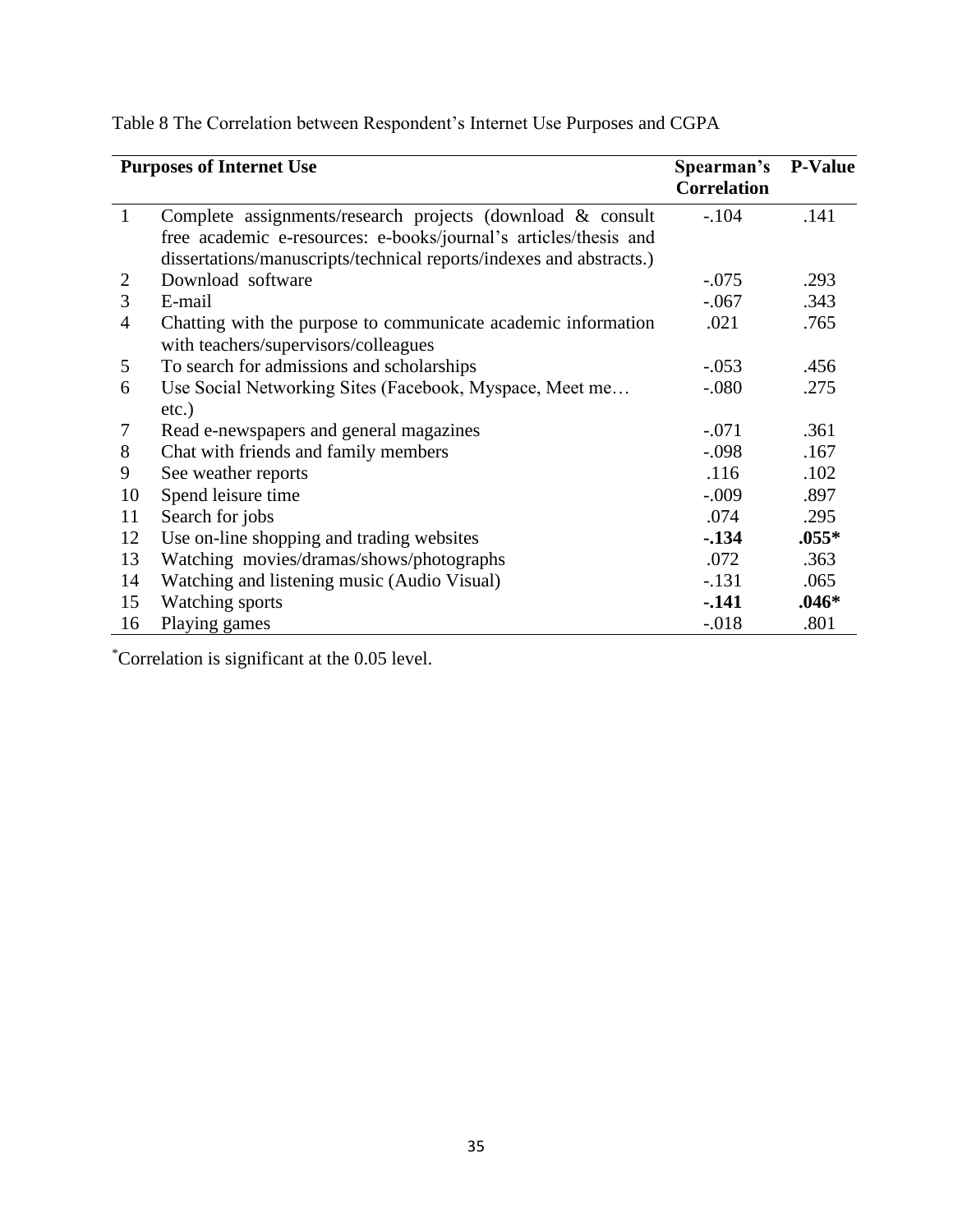|                | <b>Internet resources and activities</b>                                          | Spearman's<br><b>Correlation</b> | <b>P-Value</b> |
|----------------|-----------------------------------------------------------------------------------|----------------------------------|----------------|
| $\mathbf{1}$   | Free e-books                                                                      | $-.065$                          | .359           |
| $\mathfrak{2}$ | Free online databases                                                             | .053                             | .458           |
| 3              | <b>HEC Digital Library databases</b>                                              | $-.079$                          | .264           |
| 4              | Free software                                                                     | $-.080$                          | .260           |
| 5              | Electronic theses and dissertations                                               | .037                             | .607           |
| 6              | Indexes and abstracts                                                             | .137                             | $.054*$        |
| 7              | Electronic encyclopedias, dictionaries and other<br>electronic reference material | $-.162$                          | $.022*$        |
| 8              | <b>Technical reports</b>                                                          | .205                             | $.004*$        |
| 9              | Electronic newspapers $&$ magazines                                               | .105                             | .146           |
| 10             | Research papers delivered in seminars, conferences and<br>workshops               | .046                             | .516           |
| 11             | Presentations available on Slide-share                                            | .135                             | .056           |
| 12             | Speeches and lectures available on YouTube                                        | .020                             | .799           |
| 13             | E-mailing                                                                         | $-.086$                          | .225           |
| 14             | Online cloud storage (Sky drive, Google drive, One drive)                         | .103                             | .147           |
| 15             | <b>Online Chat</b>                                                                | $-.100$                          | .161           |
| 16             | Social Networking Sites (SNS) (Facebook, Twitter etc.)                            | .050                             | .484           |
| 17             | Using blogs, wikis, RSS and Tumblrs                                               | $-.073$                          | .304           |
| 18             | Online movies/dramas/shows                                                        | .061                             | .388           |
| 19             | Online music                                                                      | .033                             | .963           |
| 20             | <b>Sports</b>                                                                     | $-0.017$                         | .807           |
| 21             | Photographs and images                                                            | .065                             | .361           |
| 22             | Audio-visual resources                                                            | $-.028$                          | .695           |
| 23             | Search engines                                                                    | .093                             | .192           |

Table 9, The Correlation between Student's Use Frequency of Internet Resources and Activities and CGPA

*\**Correlation is significant at the 0.05 level.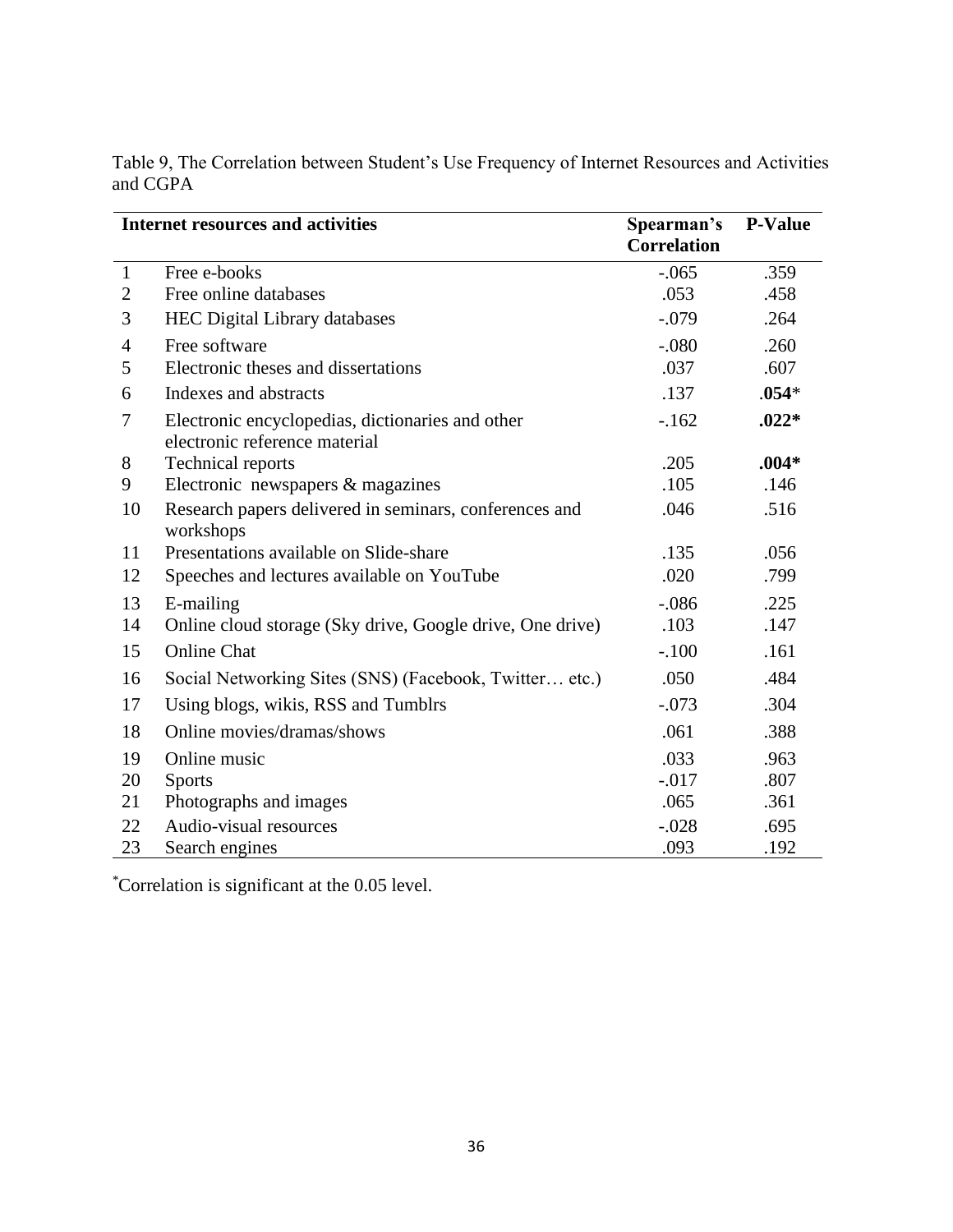|                | <b>Internet resources and activities</b>                            | Spearman's<br><b>Correlation</b> | <b>P-Value</b> |
|----------------|---------------------------------------------------------------------|----------------------------------|----------------|
| $\mathbf{1}$   | Free e-books                                                        | .004                             | .959           |
| $\overline{2}$ | Free online databases                                               | $-0.018$                         | .802           |
| 3              | <b>HEC Digital Library databases</b>                                | .124                             | $.045*$        |
| $\overline{4}$ | Free software                                                       | .161                             | $.023*$        |
| 5              | Electronic theses and dissertations                                 | .154                             | $.029*$        |
| 6              | Indexes and abstracts                                               | .022                             | .762           |
| 7              | Electronic encyclopedias, dictionaries and other                    | .112                             | .115           |
|                | electronic reference material                                       |                                  |                |
| 8              | <b>Technical reports</b>                                            | .037                             | .602           |
| 9              | Electronic newspapers & magazines                                   | .041                             | .568           |
| 10             | Research papers delivered in seminars, conferences and<br>workshops | $-.011$                          | .878           |
| 11             | Presentations available on Slide-share                              | $-.099$                          | .163           |
| 12             | Speeches and lectures available on YouTube                          | $-.085$                          | .299           |
| 13             | E-mailing                                                           | $-.141$                          | $.042*$        |
| 14             | Online cloud storage (Sky drive, Google drive, One drive)           | .099                             | .163           |
| 15             | <b>Online Chat</b>                                                  | .155                             | .106           |
| 16             | Social Networking Sites (SNS) (Facebook, Twitter etc.)              | $-.092$                          | .195           |
| 17             | Using blogs, wikis, RSS and Tumblr                                  | .079                             | .266           |
| 18             | Online movies/dramas/shows                                          | .198                             | .155           |
| 19             | Online music                                                        | .089                             | .211           |
| 20             | <b>Sports</b>                                                       | .091                             | .198           |
| 21             | Photographs and images                                              | .038                             | .589           |
| 22             | Audio-visual resources                                              | .951                             | .180           |
| 23             | Search engines                                                      | .011                             | .879           |

Table 10, Correlation between Students' Satisfactions Obtained from the Use of Internet Resources and Activities and CGPA

\*Correlation is significant at the 0.05 level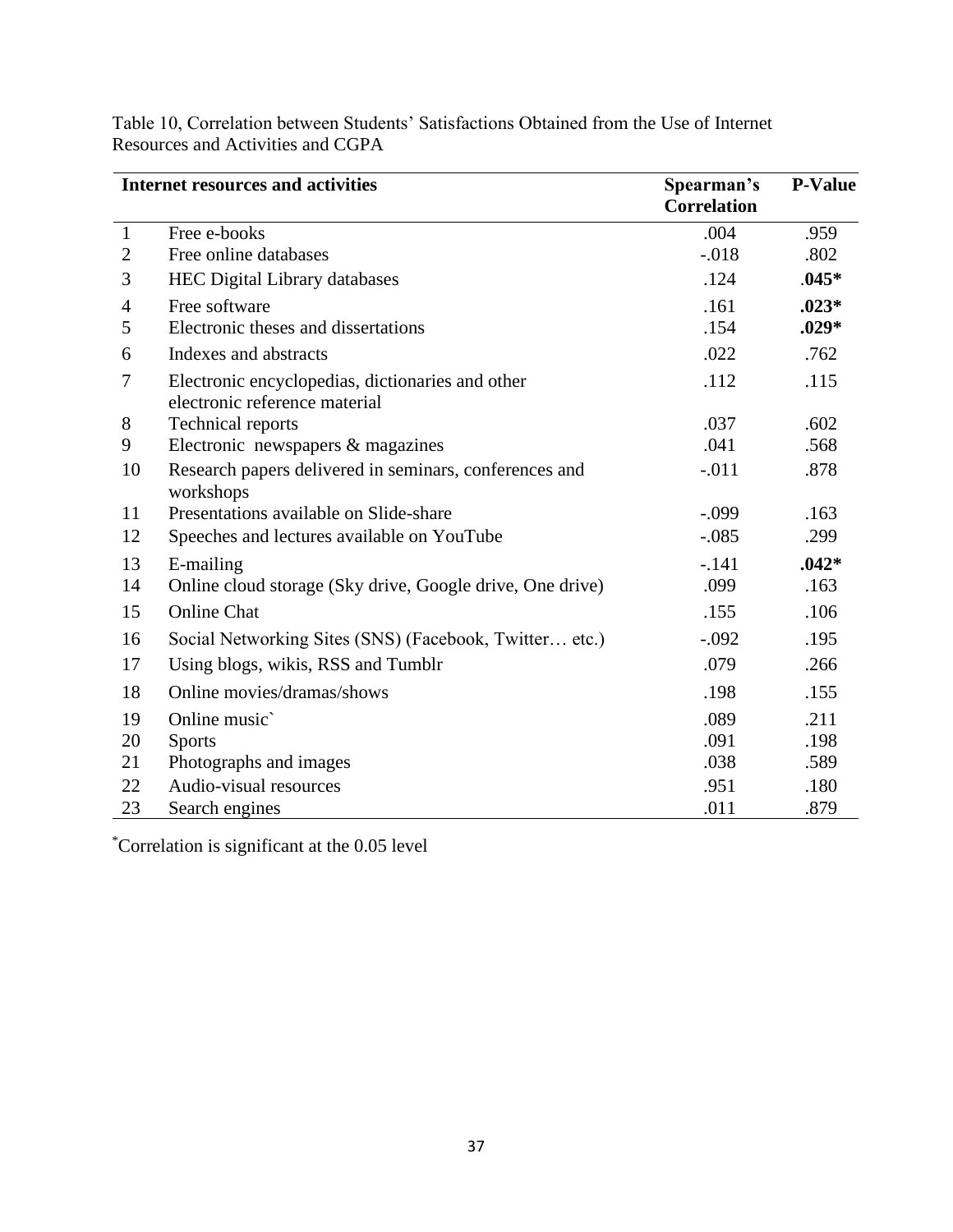| <b>Internet use skills</b>                                  | Spearman's                                                                                           | <b>P-value</b>                             |
|-------------------------------------------------------------|------------------------------------------------------------------------------------------------------|--------------------------------------------|
|                                                             |                                                                                                      | .136                                       |
|                                                             |                                                                                                      |                                            |
|                                                             |                                                                                                      | .543                                       |
|                                                             |                                                                                                      | $.036*$                                    |
| Using the Social Network Sites (Facebook, MySpace, etc.)    | $-.109$                                                                                              | .126                                       |
| Online chatting                                             | $-.048$                                                                                              | .500                                       |
| Organize and manage files through (Google drive, Sky drive, | $-.082$                                                                                              | .251                                       |
| and One drive)                                              |                                                                                                      |                                            |
| Solving computer related problems                           | .103                                                                                                 | .145                                       |
| Using RSS, Wikis, Blogs                                     | .070                                                                                                 | .327                                       |
| Using online directories                                    | .273                                                                                                 | $.000*$                                    |
| Using Free online databases                                 | $-.030$                                                                                              | .437                                       |
| Using HEC databases to download e-books, journals articles, | $-156$                                                                                               | $.027*$                                    |
| reports                                                     |                                                                                                      |                                            |
| Playing online games                                        | $-.039$                                                                                              | .580                                       |
| Making online shopping and trading                          | .128                                                                                                 | .072                                       |
|                                                             | Using E-mail<br>Using Search Engines to find information<br>Uploading and downloading of information | correlation<br>$-106$<br>$-.043$<br>$-148$ |

Table 11 The Correlations between Student's Internet Use Skills and CGPA

\*Correlation is significant at the 0.05 level